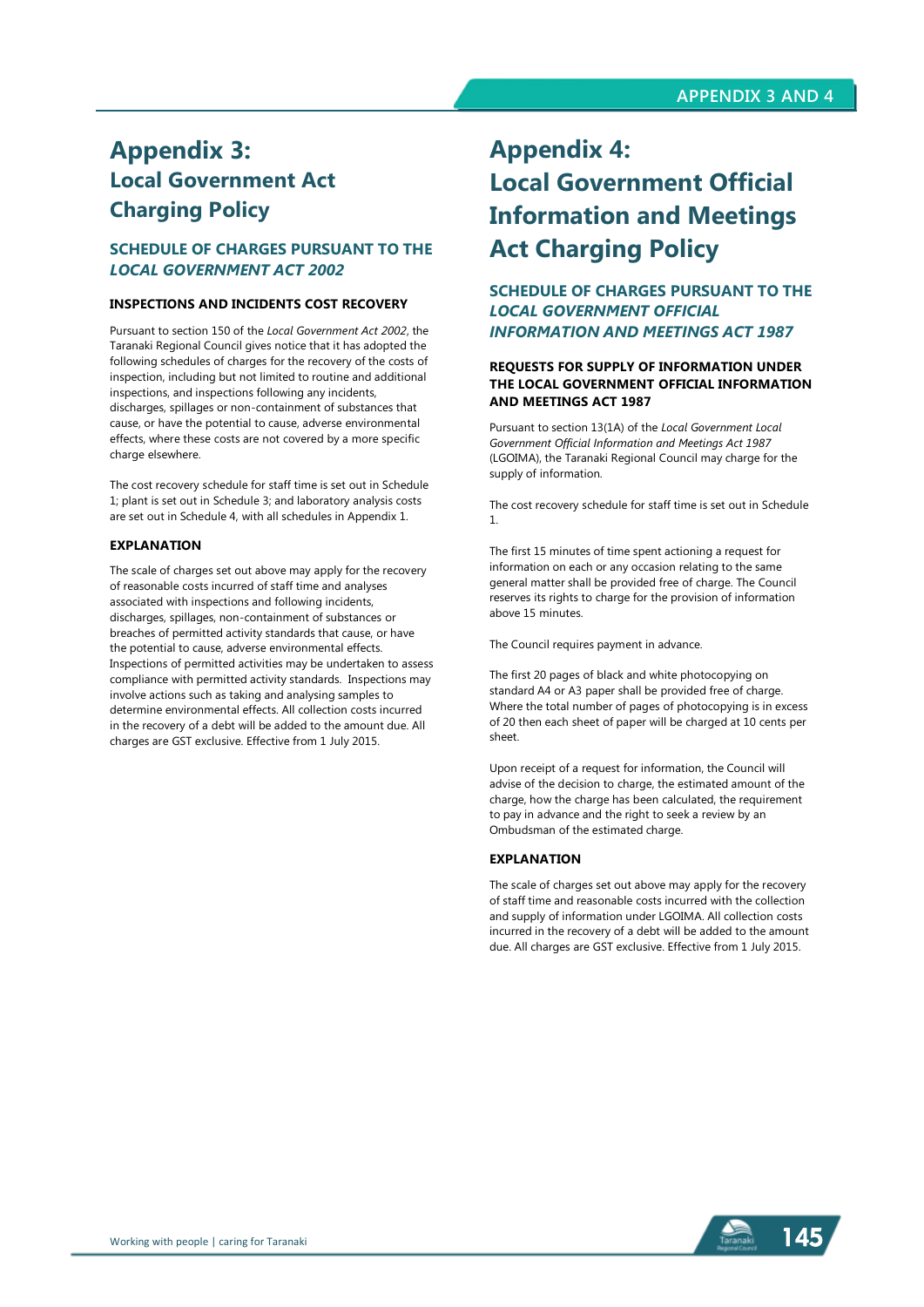# **Appendix 5: Funding and Financial Policies**

## **COMMUNITY PROJECT FUNDING POLICY**

#### **PURPOSE**

To present the Council's policy for considering requests for funding for community projects.

#### **POLICY**

Having considered the purpose of local government and the role of the Council in achieving this purpose, the Taranaki Regional Council considers that its primary or core role is one of:

- promoting the sustainable use, development and protection of Taranaki's natural and physical resources
- safeguarding Taranaki's people and resources from natural and other hazards
- promoting and providing for Taranaki's regionally significant services, amenities and infrastructure
- representing Taranaki's interests and contributions to the regional, national and international community.

The Council will generally decline applications for funding for activities outside its core activities or where funds are available from district councils or funding trusts. In this respect the Council is not a general funder or grant provider.

However, the Council recognises that there will be exceptions when it may wish to or may be called upon to play a broader role in promoting the well-being of the Taranaki community. This may include support for policies, programmes, activities or individual projects in areas of social, economic, environmental or cultural well-being. The Council will only consider involvement in areas outside of its primary or core roles where:

- there is strong and widespread community support for such involvement
- there is support from the district councils in the region
- the proposal is of regional rather than local significance and "funding justice" requires regional intervention or assistance
- the proposal does not conflict with or reduce the Council's ability to carry out its primary role
- the proposal does not conflict with other policies of the Council including the *Revenue and Financing Policy*, the *Investment Policy* and the *Liability Management Policy*
- the proposal does not represent a shifting on to the Council of a duty or responsibility that is properly that of another agency. On this matter however, the Council may consider fair and equitable partnership arrangements where such arrangements promote the interests of the regional community and meet the Council's other statutory obligations.

## **LIABILITY MANAGEMENT POLICY**

#### **PURPOSE**

To present the Council's policies for managing potential debt liabilities. The Council currently has no long-term debt. The policies in relation to borrowing are established to enable the Council to utilise borrowing facilities should the need arise from unforeseen circumstances.

#### **INTRODUCTION**

The Council borrows as it considers appropriate and exercises its flexible and diversified funding powers pursuant to the *Local Government Act 2002*. The Council approves, by resolution, the borrowing requirement for each financial year during the annual planning process. The arrangement of precise terms and conditions of borrowing is delegated to the Chief Executive. The Council has no requirement or plans to raise debt during the life of this *Plan.*

#### **BORROWING LIMITS**

Total interest expense on net external public debt will not exceed 40% of total annual rates and levies. Net external public debt per capita will not exceed \$500. These limits may be exceeded if the Council is required to meet the obligations of Port Taranaki Ltd under a guarantee in respect of any proposed expansion.

#### **BORROWING MECHANISMS**

The Council will be able to borrow through a variety of market mechanisms including issuing stock and debentures, direct bank borrowing or accessing the short and long-term capital markets directly.

#### **LIQUIDITY RISK MANAGEMENT**

The Council minimises its liquidity risk by:

- matching expenditure closely to its revenue streams and managing cash flow timing differences to its favour
- avoiding concentration of debt maturity dates
- maintaining a mixture of committed and uncommitted credit lines with its identified registered banks.

#### **INTEREST RATE RISK MANAGEMENT**

Generally, given the Council's desire to have predictable, certain interest costs, the need to avoid large adverse impacts on annual rates arising from interest rate related rises, and the long-term nature of the Council's assets and intergenerational factors, the Council tends to have a high percentage of fixed rate or hedged borrowing.

#### **SECURITY**

The Council does not offer assets other than targeted rates as security for general borrowing programmes. In unusual circumstances security may be offered over specific assets, only with prior Council approval.

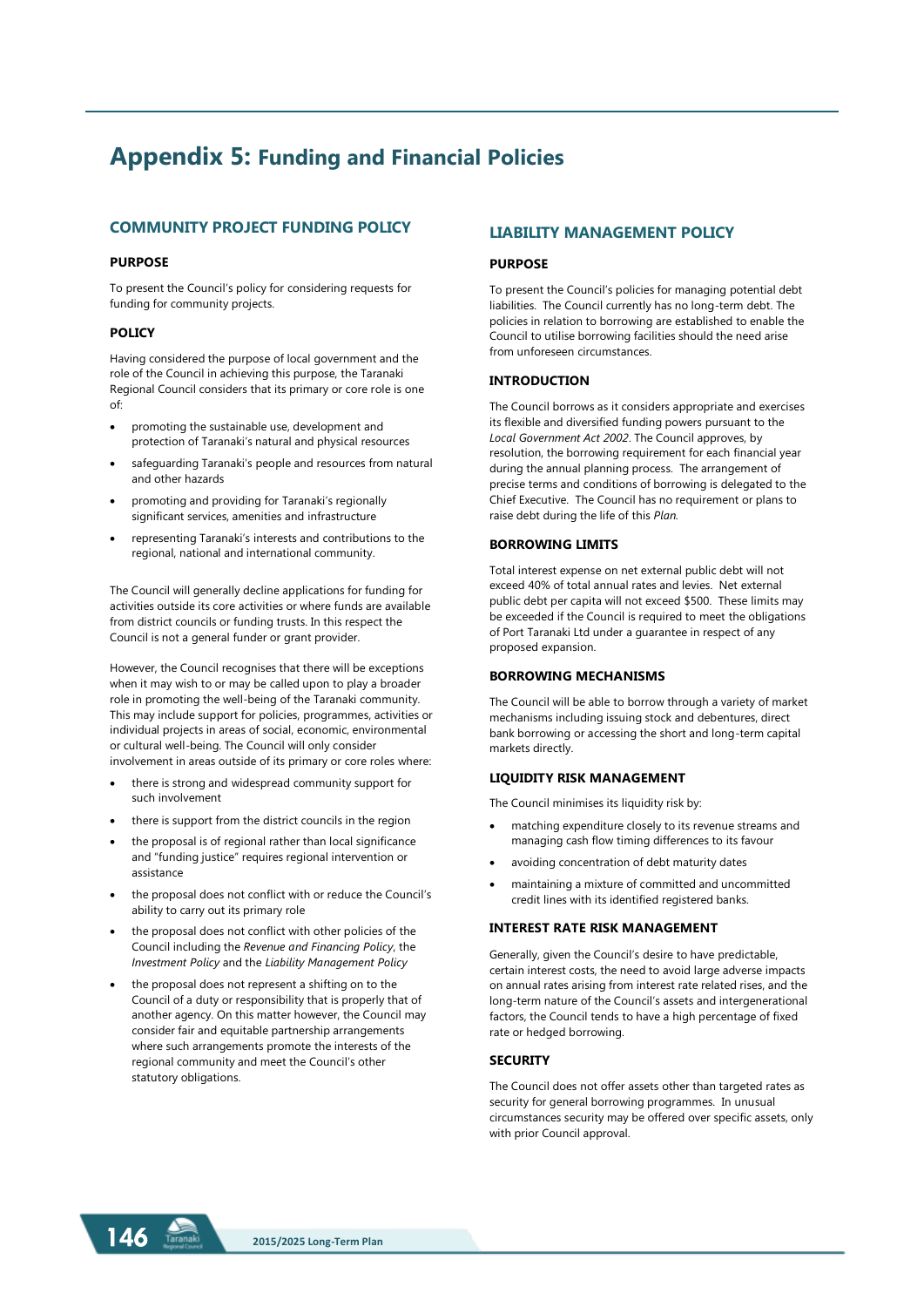#### **REPAYMENT**

Rates, surplus funds and proceeds from the sale of investments and assets may be used to repay borrowing unless the Council determines otherwise.

#### **CREDIT RISK MANAGEMENT**

While the Council will only borrow from reputable financial institutions, there is no minimum credit rating requirements imposed by the Council on its lenders. Also, there is no limit on the level of borrowing to which the Council may commit from any one lender.

#### **OTHER POTENTIAL LIABILITIES**

During the life of this *Plan* the Council may decide to guarantee the obligations of Port Taranaki Ltd in respect of financing any proposed expansion of the port. The Council will only do so on terms and conditions which enable it to closely monitor Port Taranaki's performance of its obligations, and otherwise protect the Council's position. In the event that such a guarantee was ever called upon, the Council would finance the liability through borrowing and rates.

#### **INVESTMENT POLICY**

#### **PURPOSE**

To present the Council's policies in respect of investments, including:

- the mix of investments
- the acquisition of new investments
- an outline of the procedures by which investments are managed and reported on to the Council
- an outline of how risks associated with investments are assessed and managed.

#### **INTRODUCTION**

The Council has a significant portfolio of investments comprising:

- equity investments
- treasury investments
- property investments.

| As at 30 June 2014, these investments were valued at: |              |      |  |
|-------------------------------------------------------|--------------|------|--|
| Equity                                                | \$26,799,118 | 45%  |  |
| Treasury                                              | \$17,858,051 | 30%  |  |
| Property                                              | \$14,901,500 | 25%  |  |
| <b>Total</b>                                          | \$59,558,669 | 100% |  |

The Council's investment activity is a risk management function. The Council's approach is to manage investments to optimise returns in the long-term while balancing risk and return considerations. The Council recognises that as a responsible public authority any investments that it holds should be prudently managed. It also recognises that lower risk generally means lower returns. The Council also seeks to optimise investment returns, ensure investments are liquid and manage potential losses due to interest rate movements if investments need to be liquidated before maturity.

#### **OBJECTIVES**

The Council's objectives in relation to its investments are as follows:

- to optimise returns in the long-term
- to balance the minimisation of risk and the maximisation of returns
- to utilise investments to produce a revenue stream that reduces the Council's reliance on general rates revenue
- to maintain revenue streams rather than growing the value of investments
- to hold certain investments for the strategic rather than financial benefits of the region.

#### **EQUITY INVESTMENTS**

#### **PORT TARANAKI LIMITED**

The Council owns 100% of Port Taranaki Ltd (Port Taranaki). Port Taranaki is a port operator established under the *Port Companies Act 1988*. The shares are recorded in the Council's *Statement of Financial Position* at their par value of \$26 million.

The Council will continue to maintain the current risk management procedures and exercise ongoing governance through the constitution, statement of corporate intent, halfyear report, annual report and the appointment of the Board of Directors. The Council will continue reviewing ownership options while maintaining control and minimising risk. During the life of this *Plan*, the Council may assist Port Taranaki Ltd by providing a guarantee of its obligations, on appropriate terms and conditions, in respect of any proposed expansion.

#### **REGIONAL SOFTWARE HOLDINGS LTD**

The Council owns 15.5% of Regional Software Holdings Ltd. Regional Software Holdings Ltd is a regional council specific provider of shared software resources. It is a company established under the *Companies Act 1993*. The shares are recorded in the Council's *Statement of Financial Position* at 30 June 2014 at \$798,000.

The Council will continue to maintain the current risk management procedures and exercise ongoing governance through the constitution, statement of corporate intent, halfyear report, annual report and the appointment of the Board of Directors. Whilst the Council will continue reviewing ownership options, its intention is to be a long-term investor in Regional Software Holdings Ltd.

#### **CIVIC ASSURANCE**

The Council owns 1,000 shares in Civic Assurance and they are recorded in the Council's *Statement of Financial Position* at their par value of \$1,000. The shares in Civic Assurance were acquired by virtue of the Council being a local authority. The purpose of the company, in which most local authorities are shareholders, is to ensure that adequate insurance arrangements are available to local authorities at the lowest possible cost.

The shares in Civic Assurance continue to be held, as the shares are not readily transferable. The amount involved is immaterial relative to the Council's total investment holdings.

Annual reports are received and reviewed by the Council. The election of Directors takes place at the annual general meeting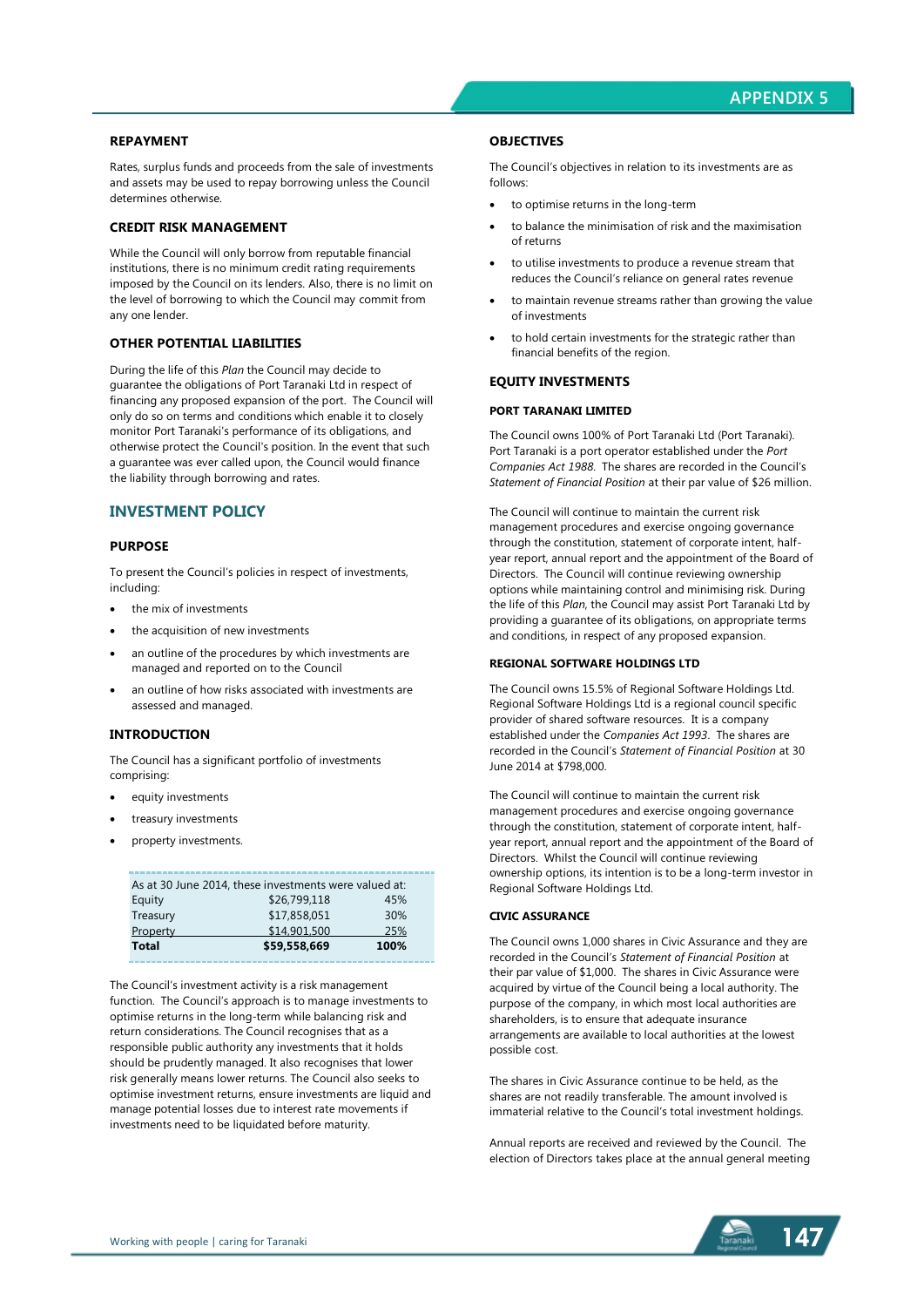held at the time of the Local Government New Zealand annual conference. The Council votes by proxy or by delegated authority to the Chairperson.

#### **TREASURY INVESTMENTS**

The Council maintains daily, monthly and annual cash flow projections that form the basis of its cash management activity. The Council manages its working capital balances by matching expenditure closely to its revenue streams, and managing cash flow timing differences to its favour. The Council minimises its credit exposure by:

- ensuring all investment, cash management, interest rate risk management and any foreign exchange transactions are undertaken with entities that have a strong credit rating
- limiting total exposure to prescribed amounts and set percentages of total cash investments
- monitoring compliance against set limits.

The Council ensures that all investment, interest rate risk management as well as any foreign exchange activity is undertaken with institutions that are of high quality credit rating to ensure amounts owing to the Council are paid fully on the due date.

The following table summarises credit requirements and limits:

| <b>Institution</b>                                                | <b>Total</b><br><b>Exposure</b><br><b>Limits \$ Value</b> | % of Total Cash<br><b>Investments</b> |
|-------------------------------------------------------------------|-----------------------------------------------------------|---------------------------------------|
| Government stock<br>and treasury bills                            | Unlimited                                                 | Unlimited                             |
| Registered banks and<br>local authority and<br>corporation stocks | \$6 million                                               | 40%                                   |

If any of these organisation's credit rating falls below an "BBB+" rating as defined by Standard and Poors, then all practical steps will be taken to eliminate the Council's exposure to that registered bank as soon as possible. A "BBB+" rating is defined as a "strong capacity to pay".

#### **PROPERTY INVESTMENTS**

The Council owns endowment properties in New Plymouth. These transferred to the Council at the time it assumed the role of the previous Taranaki Harbours Board in 1989. Properties are leased on long-term basis to external parties (perpetually renewable ground leases). As at 30 June 2014, these properties were valued at \$14,901,500.

The Council's policy to the management of these leases is:

- for residential properties, if the leaseholder wishes to purchase the property then it will be offered for sale at market valuation. If the leaseholder does not wish to purchase the property then the Council will retain the property unless there is a conflict of interest between the Council's role as a regulator and its role as a landlord
- for commercial and industrial properties the Council will review the ownership and management of these properties with Port Taranaki Ltd. If there is strategic value to Port Taranaki Ltd in holding and/or managing these

properties then the Council will either sell the properties or transfer management of the leases to Port Taranaki Ltd at market valuation. Following this process the Council may offer the properties for sale to the current leaseholder at market valuation. Other than one of these two scenarios, the Council will retain ownership of the properties unless there is a conflict of interest between the Council's role as a regulator and its role as a landlord.

There are legal obligations and restrictions on the Council in undertaking any endowment property disposal. The Council will follow these procedures. The proceeds from the disposal of any endowment property can only be used for the purposes of the original endowment. The Council does not have specific plans for the use of the proceeds of any endowment property disposal. Accordingly the proceeds from any disposal will be transferred to a separate reserve and used for the original endowment purposes.

The Council will continue to maximise returns from its properties.

#### **ACQUISITION OF NEW INVESTMENTS**

The Council will not seek to acquire any new equity or property investments unless they are identified in its *Long-Term Plan.* Treasury investments are acquired and disposed off as they reach maturity or surplus funds are available for investment.

#### **MONITORING INVESTMENTS**

Investments are monitored and reported on in the *Monthly Financial Reports.*

## **POLICY ON DEVELOPMENT CONTRIBUTIONS AND FINANCIAL CONTRIBUTIONS**

#### **PURPOSE**

To present the Council's policy for development and financial contributions.

#### **POLICY**

The Council is required to have a policy in relation to the purposes for which development contributions or financial contributions may be required. Only territorial authorities have the statutory ability to charge development contributions. Accordingly, the Taranaki Regional Council cannot charge development contributions. However, the Council is able to charge for financial contributions pursuant to the *Resource Management Act 1991*. The following policy outlines the Council's specific polices in relation to financial contributions.

Where the Council grants a resource consent under the rules in one of its regional plans, it may impose a condition requiring that a financial contribution be made for the purposes specified in the *Plan*. The Council has four regional plans namely:

- *Regional Coastal Plan for Taranaki 1997*
- *Regional Fresh Water Plan for Taranaki 2001*
- *Regional Soil Plan for Taranaki 2001*
- *Regional Air Quality Plan for Taranaki 2011.*

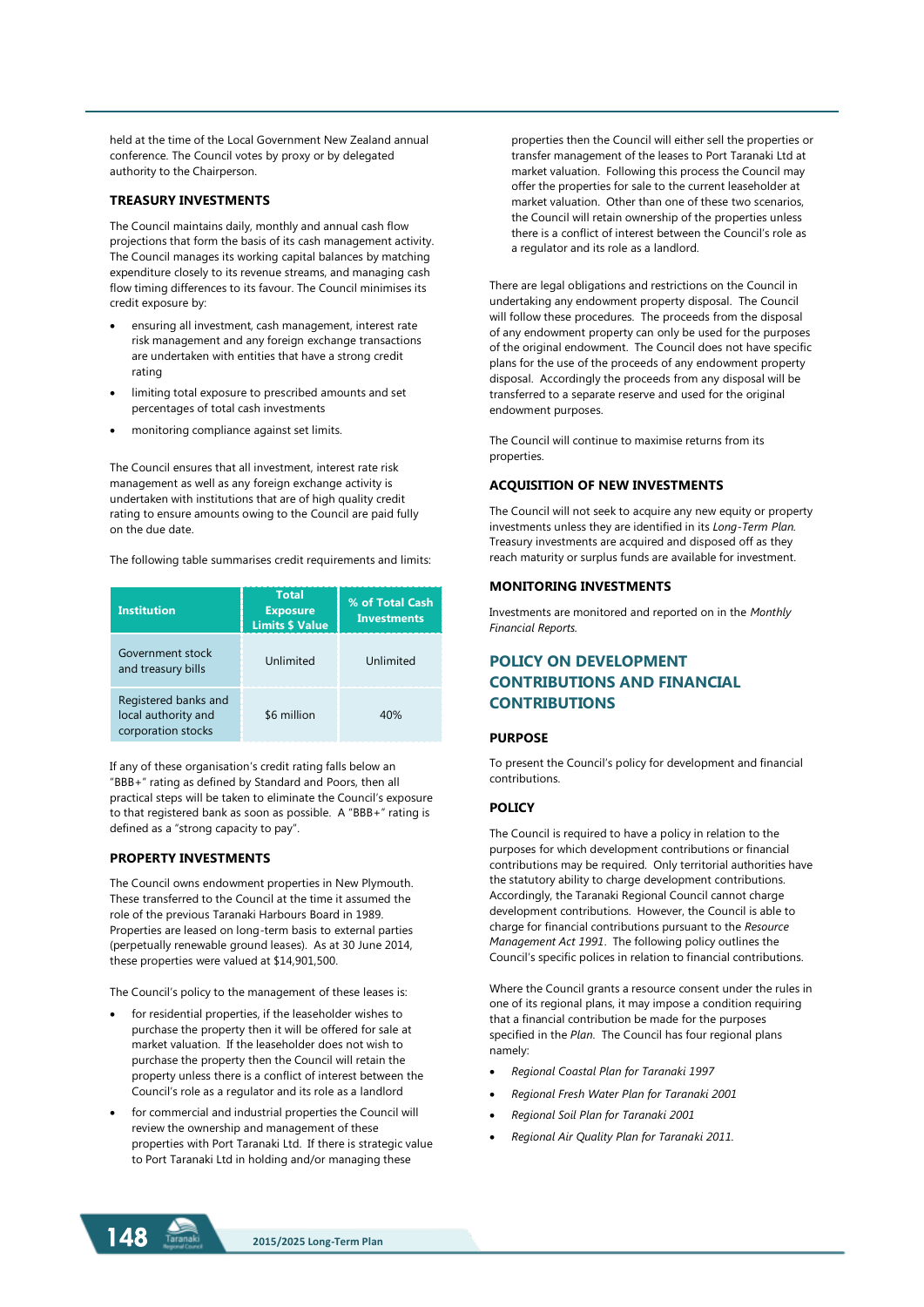The term "financial contribution" is defined in section 108(9) of the *Resource Management Act 1991* to mean:

- *"…a contribution of:*
- *a) money; or*
- *b) land, including an esplanade reserve or esplanade strip (other than in relation to a subdivision consent), but excluding Māori land within the meaning of the Māori Land Act 1993 unless that Act provides otherwise; or*
- *c) a combination of money and land".*

Further matters relating to financial contributions are contained in section 108(10) of the Act. Under this section of the Act, a consent authority must not include a condition in a resource consent requiring a financial contribution unless:

- *d) the condition is imposed in accordance with the purpose specified in the Plan or Proposed Plan (including the purpose of ensuring positive effects on the environment to offset any adverse effect); and*
- *e) the level of contribution is determined in the manner described in the Plan or Proposed Plan.*

Financial contributions may be required for various purposes, including for the purposes of ensuring positive effects on the environment to offset any adverse effects and to mitigate adverse effects on the environment of use and development (environmental compensation).

Financial contributions will only be taken where other mechanisms will not adequately address community concerns or where circumstances of an individual case point clearly to a financial contribution as being the most appropriate option. The requirement for and amount of a financial contribution are generally determined during pre-hearing consultation on an application for a resource consent. Thus the use and appropriateness of financial contributions in any given circumstance is determined through consultation involving the Council, the applicant for a resource consent and any submitters to the application.

All monies collected under the financial contributions regime of the *Plan* are collected by the Council for use in such a manner as the Council deems fit in order to avoid, remedy or mitigate, or offset, the adverse effects on the environment of the activity that the financial contribution is levied on. When deciding how those contributions should be levied or allocated, consideration will be given to matters contained in public submissions on a resource consent application.

The provisions, which reflect the requirements of the Act, are set out in each regional plan. The provisions include:

- the circumstances when such contributions may be imposed
- the purposes for which such contributions may be required and used
- the manner in which the amount of the contribution will be determined
- matters which the Taranaki Regional Council will have particular regard to when deciding whether to impose a financial contribution, the type or types of contribution, and the amount of any contribution.

Copies of the Regional Plans are available by contacting the Council or by reference to the Council's website www.trc.govt.nz.

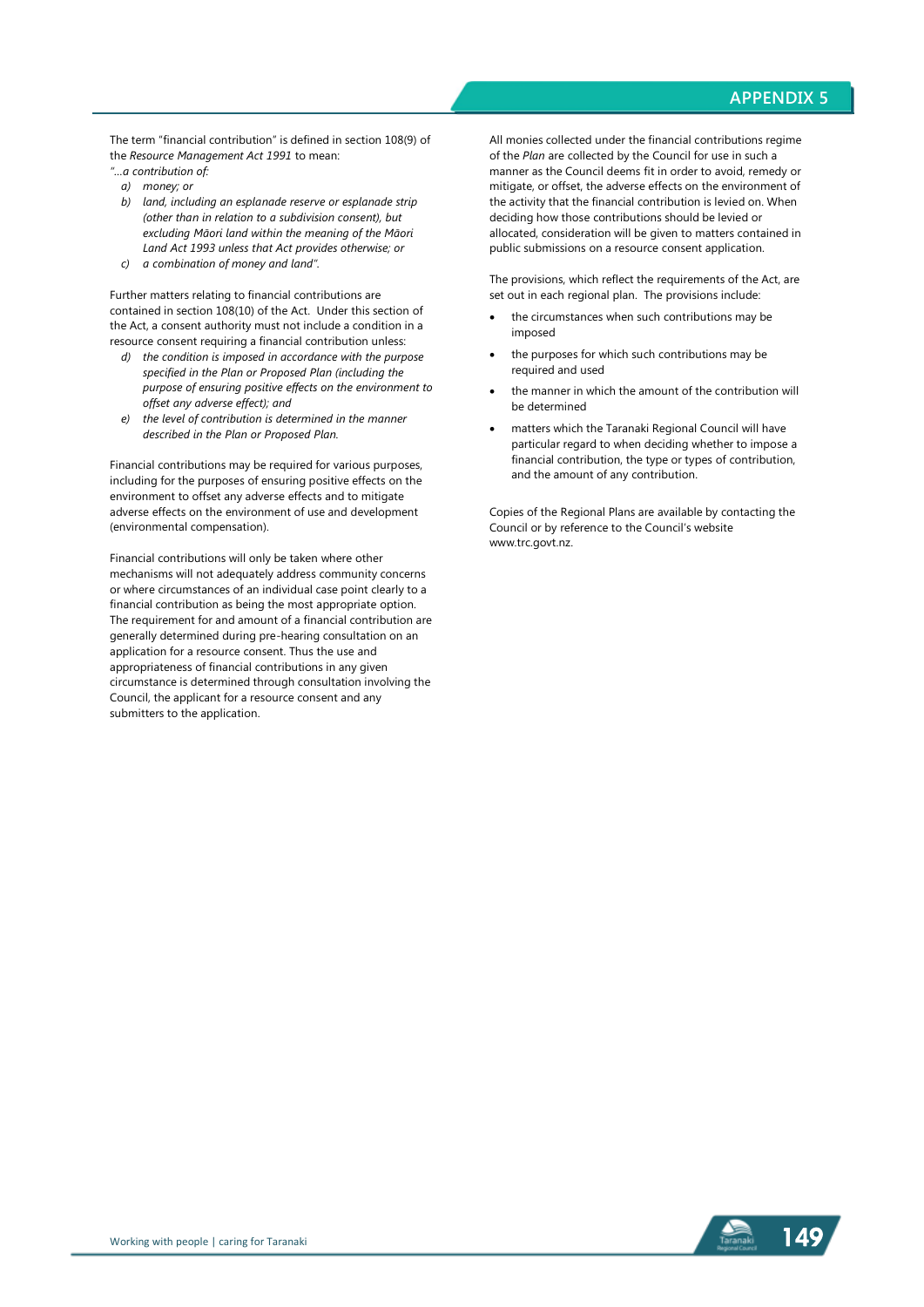### **SIGNIFICANCE AND ENGAGEMENT POLICY**

#### **BACKGROUND**

The Taranaki Regional Council is committed to engagement with its community based on strong underpinning principles. In addition, the Council has a legal obligation to have a Significance and Engagement Policy that complies with Part 6 of the *Local Government Act 2002* (the Act).

Section 10 of the Act defines the purpose of local government as:

- enabling democratic local decision-making and action by, and on behalf of, communities
- meeting the current and future needs of communities for good-quality local infrastructure, local public services, and performance of regulatory functions in a way that is most cost-effective for households and businesses.

Whenever the Council makes a decision on any matter it must determine the significance of the decision to be made and, where appropriate, engage with its community.

Under legislation there are clearly defined principles for making decisions, determining significance and engaging with communities. These include:

- identification and assessment of options
- quantification of benefits and costs
- the amount of detail
- evidence of compliance with the significance and engagement policy
- providing processes to encourage and engage with Māori.

The purpose of this policy is to:

- enable the Council and its communities to identify the degree of significance attached to particular issues, proposals, assets, decisions and activities
- provide clarity about how and when communities can expect to be engaged in decisions made by the Council
- inform the Council from the beginning of a decisionmaking process about the extent, form and type of engagement required.

#### **SIGNIFICANCE POLICY**

#### **PURPOSE**

To present the Council's general approach to determining the significance of proposals and decisions in relation to issues, assets, and other matters; and any criteria or procedures that are to be used by the Council in assessing the extent to which issues, proposals, assets, decisions, or activities are significant or may have significant consequences. The Council's assessment of the significance of a decision is important for the following reasons:

- degree of compliance—the assessment of significance will determine the nature, extent and degree of compliance necessary with the decision making process set out in Part 6 of the Act. In essence, the more significant the issue the higher the standard of compliance required
- separate consultation—the degree of significance will assist in determining whether, in the Council's opinion, it is necessary to embark on the special consultative procedure with the persons likely to be affected or interested in the decision or matter, or whether to undertake some other form of consultation or whether it is sufficient to rely on information already gathered and held by the Council
- disclosure—the degree of significance will assist in determining the extent and detail of information to be disclosed by the Council when reporting to the region, or the amount of information included in consultation papers
- inclusion in long-term plan—the degree of significance may also determine whether a decision on a matter must be explicitly included in the long-term plan, and in a statement of proposal which has been considered under a special consultative procedure, before the decision can be made.

#### **DEFINITIONS**

As set out in the Act, significance means:

*Significance, in relation to any issue, proposal, decision, or other matter that concerns or is before a local authority, means the degree of importance of the issue, proposal, decision, or matter, as assessed by the local authority, in terms of its likely impact on, and likely consequences for:* 

*(a) the district or region* 

*(b) any persons who are likely to be particularly affected by, or interested in, the issue, proposal, decision, or matter (c) the capacity of the local authority to perform its role, and the financial and other costs of doing so.*

#### **GENERAL APPROACH TO DETERMINING WHICH PROPOSALS AND DECISIONS ARE SIGNIFICANT**

When determining the question of the significance of proposals and decisions in relation to issues, assets or other matters the Council will determine the extent to which:

- the consequences or impacts of the issue, assets, or other matters, affect a large number of residents and ratepayers to a moderate extent
- the consequences or impacts of the issue, assets, or other matters, affect a small number of residents and ratepayers to a large extent
- the issue, asset, or other matters have a history of generating wide public interest within the Taranaki region or New Zealand generally.

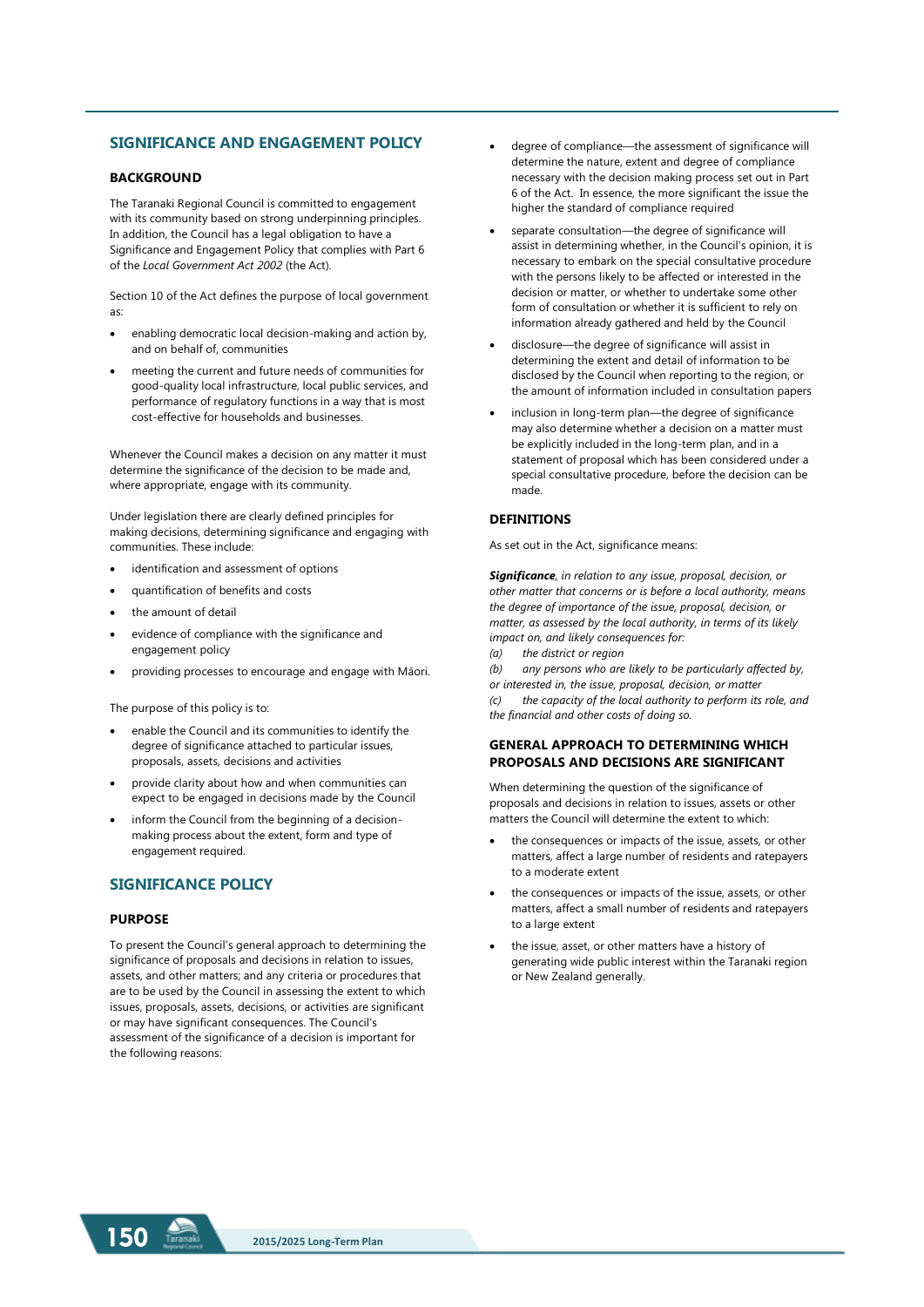#### **CRITERIA AND PROCESSES FOR DETERMINING WHICH PROPOSALS AND DECISIONS ARE SIGNIFICANT**

When undertaking a process to determine the extent to which issues, proposals, decisions or other matters are significant, the Council will use the following criteria and procedures.

#### **CRITERIA**

- Whether the asset is a strategic asset within the meaning of the Act or listed in this policy
- The extent to which there is, or is likely to be a change in the level of service in carrying out any significant activity
- The extent to which there is, or is likely to be a change in the way in which any significant activity is carried out
- The extent to which there is, or is likely to be a change in the capacity of the Council to provide any significant service or carry out any significant activity
- Issues, assets or other matters that incur more than \$3,000,000 of budgeted and \$1,000,000 of unbudgeted expenditure
- Any transfer of ownership or control, or the construction, replacement or abandonment of a strategic asset as defined by the Act or listed in this policy
- The sale of the Council's shareholding in any council controlled trading organisation, or council controlled organisation
- A decision that will significantly affect the capacity of the Council to carry out any activity identified in the operative long-term plan.

#### **PROCEDURES**

- Decisions on significance will be made by and in a Meeting of the Council in light of the recommendation of the Chief Executive
- The Council has delegated powers to the Chairperson and Chief Executive to act in emergency situations. Nothing in this policy will affect those delegations.

#### **GENERAL APPROACH TO ENGAGEMENT**

The Council is committed to engaging with its communities and to applying the assessment criteria outlined below. The Council acknowledges that "communities" may be communities of place or communities of interest and will use appropriate tools and techniques to make meaningful and timely connections that elicit feedback.

Section 14 of the Act sets out the **principles** relating to local authorities, including:

- conducting its business in an open, transparent and democratically accountable manner
- making itself aware of, and having regard to, the views of all of its communities
- when making a decision, taking account of: the diversity of the community and the community's interests within its district or region; the interests of future as well as current communities; and the likely impact of any decision on the interests
- providing opportunities for Māori to contribute to its decision-making processes.

**Consultation** must be carried out in accordance with principles set out in section 82 which in summary are: persons who will be affected by, or have an interest in, the decision or matter should:

- be provided with reasonable access to relevant information in a manner and format that suits their needs
- encouraged to present their views
- given clear information concerning the purpose of the consultation and the scope of the decisions to be taken'
- given an opportunity to present their views to the local authority in a manner and format that suits them
- views presented to a council must be received with an open mind and be given due consideration before any decision is made
- persons who present views should have access to relevant decisions made by the Council.

Councils must also ensure that they have in place processes for consulting with Māori.

### **ENGAGEMENT ASSESSMENT CRITERIA**

The level to which the Council will engage will align with the significance of the decision. The greater the significance of the decision, the greater will be the level of engagement with the community. Engagement will be at one or more of the levels shown below. The actual level of engagement will be made on a case-by-case basis having considered section 14 and 82 of the Act. In some cases the Council expects that more than one approach will be adopted.

This decision will guide the selection of appropriate engagement tools and techniques to be used. Examples of the different types of engagement tools are:

- Fact sheets
- Web sites
- News media
- Submissions on working papers, technical reports, discussion papers, issues and options documents, community flyers etc
- General surveys
- Public opinion surveys
- Open days
- Online tools
- Workshops
- Focus groups
- Stakeholder meetings
- Public meetings
- Joint advisory committees
- Hui
- Non-binding referenda
- Council initiated polls

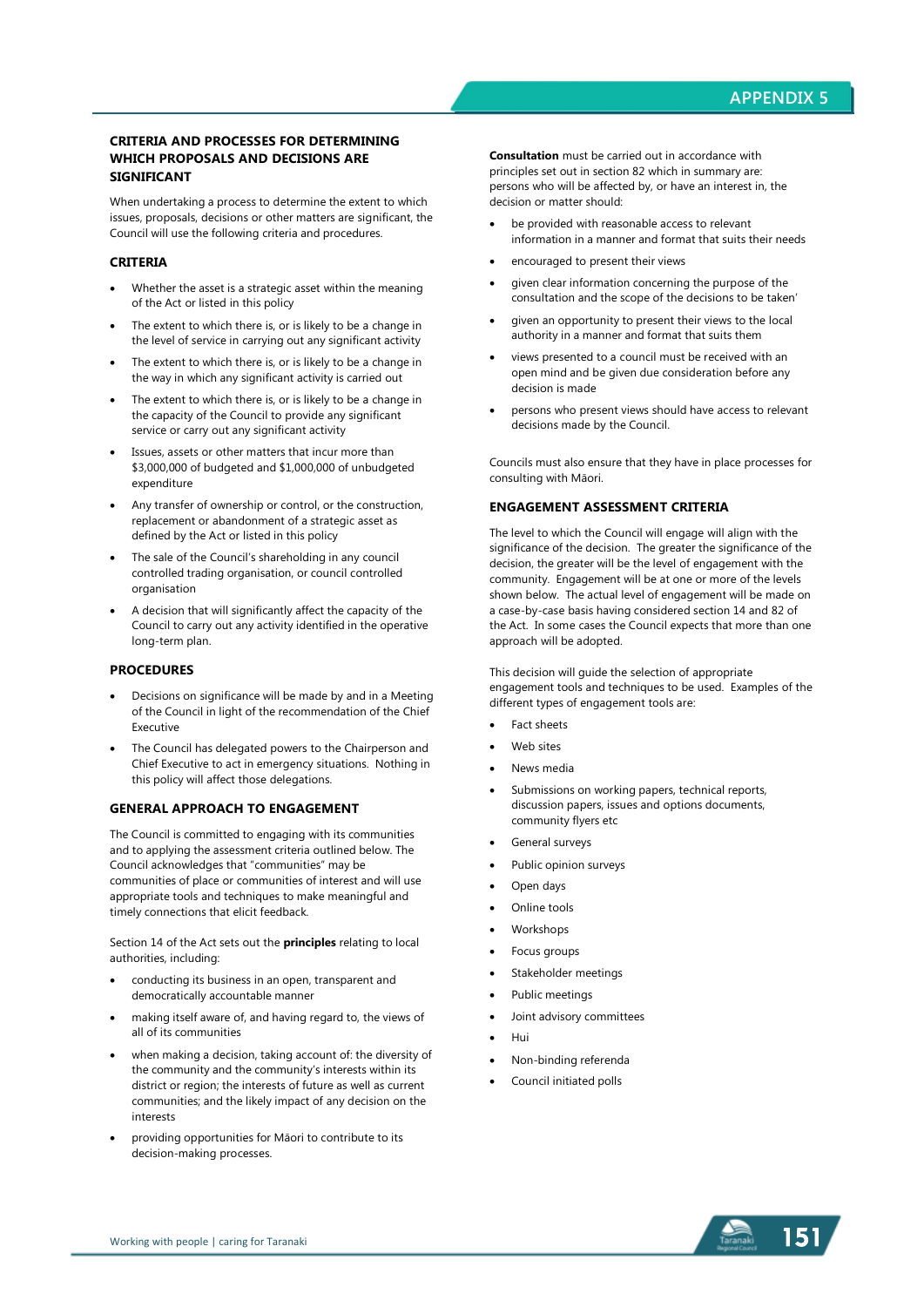| When:                                                                                                                                                                                              |                                                                                                                                                                                 |                                                                                                                                                                                                                             |                                                                                                                                                                                                                |                                                                                              |
|----------------------------------------------------------------------------------------------------------------------------------------------------------------------------------------------------|---------------------------------------------------------------------------------------------------------------------------------------------------------------------------------|-----------------------------------------------------------------------------------------------------------------------------------------------------------------------------------------------------------------------------|----------------------------------------------------------------------------------------------------------------------------------------------------------------------------------------------------------------|----------------------------------------------------------------------------------------------|
| <b>Inform</b>                                                                                                                                                                                      | <b>Consult</b>                                                                                                                                                                  | <b>Involve</b>                                                                                                                                                                                                              | <b>Collaborate</b>                                                                                                                                                                                             | <b>Empower</b>                                                                               |
| To provide the public<br>and/or stakeholders with<br>balanced and objective<br>information to assist them<br>in understanding the<br>problems, alternatives,<br>opportunities and/or<br>solutions. | To obtain public and/or<br>stakeholders feedback on<br>analysis, alternatives<br>and/or decisions.                                                                              | To work directly with the<br>public and/or<br>stakeholders throughout<br>the process to ensure that<br>public and/or<br>stakeholders concerns<br>and aspirations are<br>consistently understood<br>and considered           | To partner with the public<br>and/or stakeholders in<br>each aspect of the<br>decision including the<br>development of<br>alternatives and the<br>identification of the<br>preferred solution.                 | To place final decision<br>development in the hands<br>of the public and/or<br>stakeholders. |
| How:                                                                                                                                                                                               |                                                                                                                                                                                 |                                                                                                                                                                                                                             |                                                                                                                                                                                                                |                                                                                              |
| The Council will keep you<br>informed.                                                                                                                                                             | The Council will keep you<br>informed, listen to and<br>acknowledge concerns<br>and provide feed-back on<br>how public and/or<br>stakeholders input<br>influenced the decision. | The Council will work with<br>you to ensure that your<br>concerns and aspirations<br>are directly reflected in<br>the alternatives<br>developed and provide<br>feed-back on how public<br>input influenced the<br>decision. | The Council will look to<br>you for direct advice and<br>innovation in formulating<br>solutions and incorporate<br>your advice and<br>recommendations into<br>the decisions to the<br>maximum extent possible. | The Council will confirm<br>your recommended<br>decision and implement<br>what you decide.   |

The Council will select the methods it considers appropriate having regard to such things as:

- the significance of the matter, both to the Council and those who are or may be interested in or affected by the issue
- the target audience i.e., who is affected by, interested in, or likely to have a view on the issue
- what information already exists on community views on the proposal or decision and the circumstances in which that information was gathered
- the circumstances in which the decision is taken, or the issue arose
- the community's preferences for engagement.

In some circumstances the Council is required to use the special consultative procedure, set out in section 83 of the Act. In other circumstances, the Council is required to adopt separate public consultative procedures pursuant to other legislative obligations. For instance, adopting regional plans under the Resource Management Act 1991 requires different consultative procedures.

#### **STRATEGIC ASSETS**

The *Significance and Engagement Policy* must list those Council-owned assets, considered by the Council to be strategic assets (section 76AA).

#### The Act defines strategic assets as:

*An asset or group of assets that the local authority needs to retain if the local authority is to maintain the local authority's capacity to achieve or promote any outcome that the local authority determines to be important to the current or future well-being of the community; and includes:* 

- Any asset or group of assets listed in accordance with section 76AA by the local authority
- Any land or building owned by the local authority and required to maintain the local authority's capacity to provide affordable housing as part of its social policy
- Any equity securities held by the local authority in:
	- o A port company within the meaning of the Port Companies Act 1988
	- o An airport company within the meaning of the Airport Authorities Act 1966.

The assets and groups of assets the Council deems to be significant are:

- Flood and river control assets on the Waitara and Waiwhakaiho Rivers
- Tupare, Pukeiti and Hollard Gardens
- Port Taranaki Ltd (100% shareholder)
- Taranaki Stadium Trust and Yarrow Stadium (Trust is 100% controlled by the Council).

## **REVIEW OF THIS POLICY**

This Policy will be reviewed at least once every three years usually as part of the preparation and adoption of each Long-Term Plan. The review process may involve community engagement.

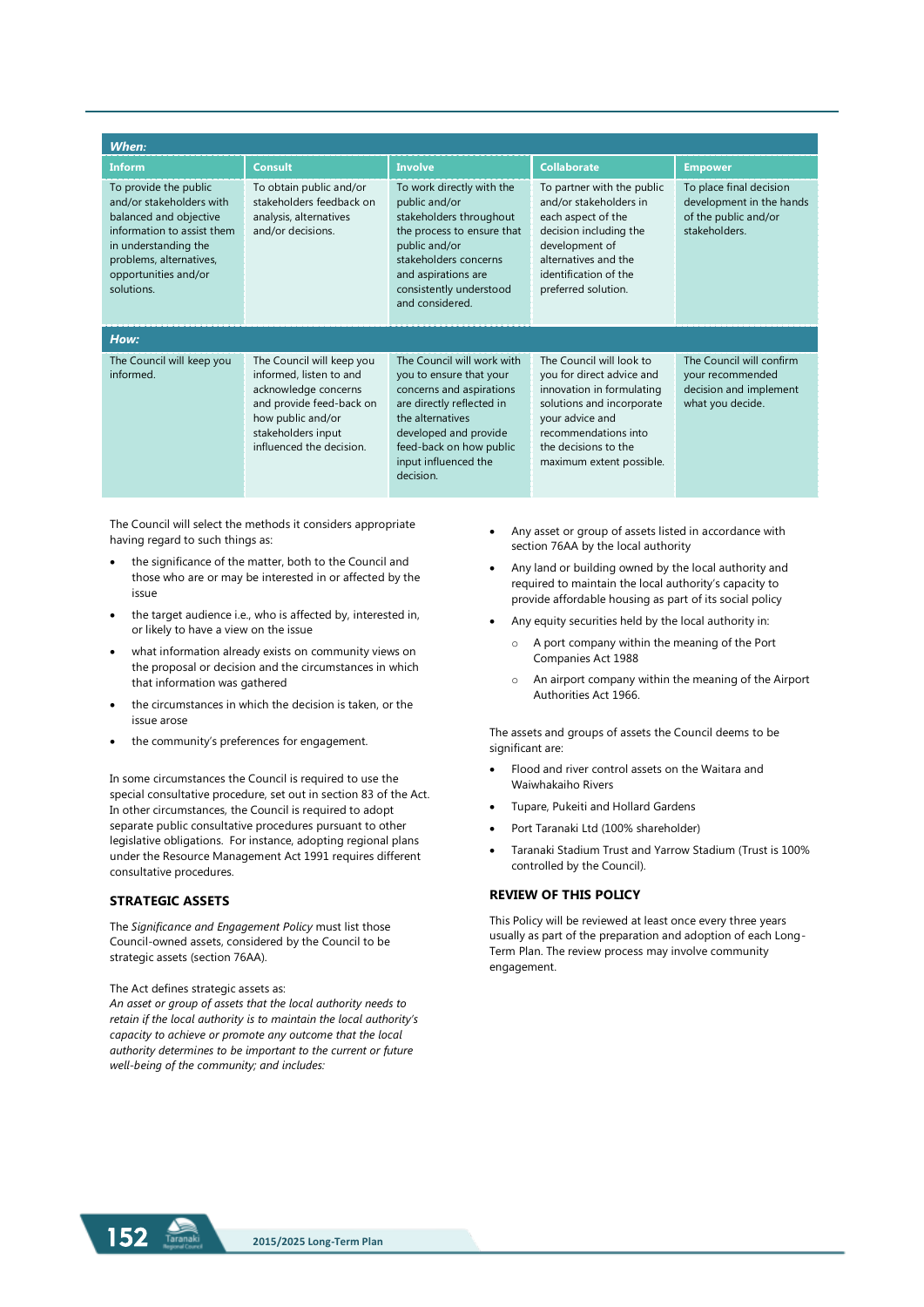## **RATES REMISSION AND POSTPONEMENT POLICY**

The rates postponement and remission policy of the Taranaki Regional Council is that of the region's three district councils who collect the rates on the Council's behalf. Whilst these policies differ from council to council, it would be administratively inefficient to adopt uniform policies across the region, and then to require each district council to apply two sets of policies. Accordingly, the rates postponement and

remission policies that will be applied are as follows for each of the Taranaki Regional Council's constituencies. Specific details in relation to each remission and postponement policy can be obtained by reference to the respective district council. That is, in the New Plymouth and North Taranaki constituencies by reference to the New Plymouth District Council, in the Stratford constituency by reference to the Stratford District Council and in the South Taranaki constituency by reference to the South Taranaki District Council.

|                          | <b>New Plymouth and North Taranaki</b><br>constituencies                                                                                                                                                                                                                                                                                                                                                                                                                                                                                                                                                                                  | <b>Stratford constituency</b>                                                                                                                                                                                                                                                                                                                                                                                                                                                                                                                                                                                                                                                                                                                                                                                                                                                                                                                                                                                                                                                                                                                                                                                                                                                                                                                                                                                                                                                                                                                                                                                                                                       | South Taranaki constituency                                                                                                                                                                                                                                                                                                                                                                                                                                                                                                                                                                                                                                                                                                                                                                                                                                                                                                                                                                                                                                                                                                                                                                                                                                                                                                                                                                                                                                                                                                                                                                                                |
|--------------------------|-------------------------------------------------------------------------------------------------------------------------------------------------------------------------------------------------------------------------------------------------------------------------------------------------------------------------------------------------------------------------------------------------------------------------------------------------------------------------------------------------------------------------------------------------------------------------------------------------------------------------------------------|---------------------------------------------------------------------------------------------------------------------------------------------------------------------------------------------------------------------------------------------------------------------------------------------------------------------------------------------------------------------------------------------------------------------------------------------------------------------------------------------------------------------------------------------------------------------------------------------------------------------------------------------------------------------------------------------------------------------------------------------------------------------------------------------------------------------------------------------------------------------------------------------------------------------------------------------------------------------------------------------------------------------------------------------------------------------------------------------------------------------------------------------------------------------------------------------------------------------------------------------------------------------------------------------------------------------------------------------------------------------------------------------------------------------------------------------------------------------------------------------------------------------------------------------------------------------------------------------------------------------------------------------------------------------|----------------------------------------------------------------------------------------------------------------------------------------------------------------------------------------------------------------------------------------------------------------------------------------------------------------------------------------------------------------------------------------------------------------------------------------------------------------------------------------------------------------------------------------------------------------------------------------------------------------------------------------------------------------------------------------------------------------------------------------------------------------------------------------------------------------------------------------------------------------------------------------------------------------------------------------------------------------------------------------------------------------------------------------------------------------------------------------------------------------------------------------------------------------------------------------------------------------------------------------------------------------------------------------------------------------------------------------------------------------------------------------------------------------------------------------------------------------------------------------------------------------------------------------------------------------------------------------------------------------------------|
| Rate remission<br>policy |                                                                                                                                                                                                                                                                                                                                                                                                                                                                                                                                                                                                                                           | The Taranaki Regional Council has decided to remit all or part of the rates owed by the ratepayer in respect of rating units<br>covered by this Rates Remission Policy provided that the conditions within this policy have been met. Rates remissions will be<br>provided for the following categories of rating units and under the following circumstances:                                                                                                                                                                                                                                                                                                                                                                                                                                                                                                                                                                                                                                                                                                                                                                                                                                                                                                                                                                                                                                                                                                                                                                                                                                                                                                      |                                                                                                                                                                                                                                                                                                                                                                                                                                                                                                                                                                                                                                                                                                                                                                                                                                                                                                                                                                                                                                                                                                                                                                                                                                                                                                                                                                                                                                                                                                                                                                                                                            |
|                          | • remission for community and<br>sporting clubs and organisations<br>• remission for penalties<br>• remission of rates for financial<br>hardship<br>• remission for land<br>voluntarily/mandatorily protected<br>for natural, historic or cultural<br>purposes<br>• remission for rates relief in<br>miscellaneous circumstances<br>• remission of uniform annual general<br>charges on rating units which are<br>used for residential purposes and<br>which include a separately inhabited<br>part occupied by a dependent<br>member of the family of the owner<br>of the rating unit<br>• remission of uniform annual refuse<br>charge. | The Stratford District Council has<br>decided to postpone all or part of the<br>rates owed by the ratepayer in the<br>following categories of rating units and<br>under the following circumstances:<br>• Extreme financial Hardship<br>• Farmland affected by natural<br>disasters.<br>Where a rating unit for which the<br>Stratford District Council has granted a<br>rates postponement is sold, leased, or<br>otherwise disposed of, the rates<br>postponement shall be terminated at<br>the time of disposal. If the new<br>ratepayer qualifies for a rates<br>postponement under this policy, it<br>should be up to that ratepayer to apply<br>for a rates postponement. The<br>application for rates postponement<br>must be made to the Stratford District<br>Council prior to the commencement of<br>the rating year. Applications received<br>during a rating year will be applicable<br>from the commencement of the<br>following rating year. Applications will<br>not be backdated. No postponement<br>will be granted on targeted rates for<br>water supply, wastewater system or<br>waste management collection. Where a<br>rates postponement percentage<br>applies, it is calculated on the rates that<br>would be assessed before any<br>application of non-rateable<br>adjustments. (For example, if a property<br>is 50% non-rateable, and receives a<br>50% postponement, then no rates are<br>due).<br>Rates remissions will be provided for<br>the following categories of rating units<br>and under the following circumstances:<br>• For community, sporting and other<br>organisations<br>• On land subject to an open space<br>covenant | The South Taranaki District Council has<br>decided to remit all or part of the rates<br>of rating units covered by the Rates<br>Remission Policy provided that the<br>conditions with this policy have been<br>met. Rates remissions will be provided<br>for the following categories of rating<br>units or under the following<br>circumstances:<br>• Remission of rates for community<br>halls<br>$\bullet$<br>Remission of rates for sporting,<br>games, branches of the arts,<br>community care and volunteer<br>organisations<br>Remission of rates on land<br>$\bullet$<br>protected for natural, historical or<br>cultural conservation purposes<br>Remission of penalties<br>Remission of Uniform Annual<br>$\bullet$<br>General Charges on non-contiguous<br>units owned by the same owner<br>Remission of Uniform Annual<br>$\bullet$<br>General Charges on contiguous<br>rating units in a subdivision owned<br>by the same ratepayer<br>Remission of rates for Earthquake<br>$\bullet$<br>Prone Buildings - economic<br>development purposes.<br>The following percentages will apply:<br>100% of the total rates levied in<br>respect of public halls<br>50% of targeted rates only, levied in<br>$\bullet$<br>respect of properties used for<br>games or sports except galloping<br>races, harness races, or greyhound<br>races and who do not hold club<br>licenses under the Sale of Liquor Act<br>1989<br>50% of total rates levied in respect<br>$\bullet$<br>of properties used for games or<br>sports except galloping races,<br>harness races, or greyhound races<br>and who hold club licenses under |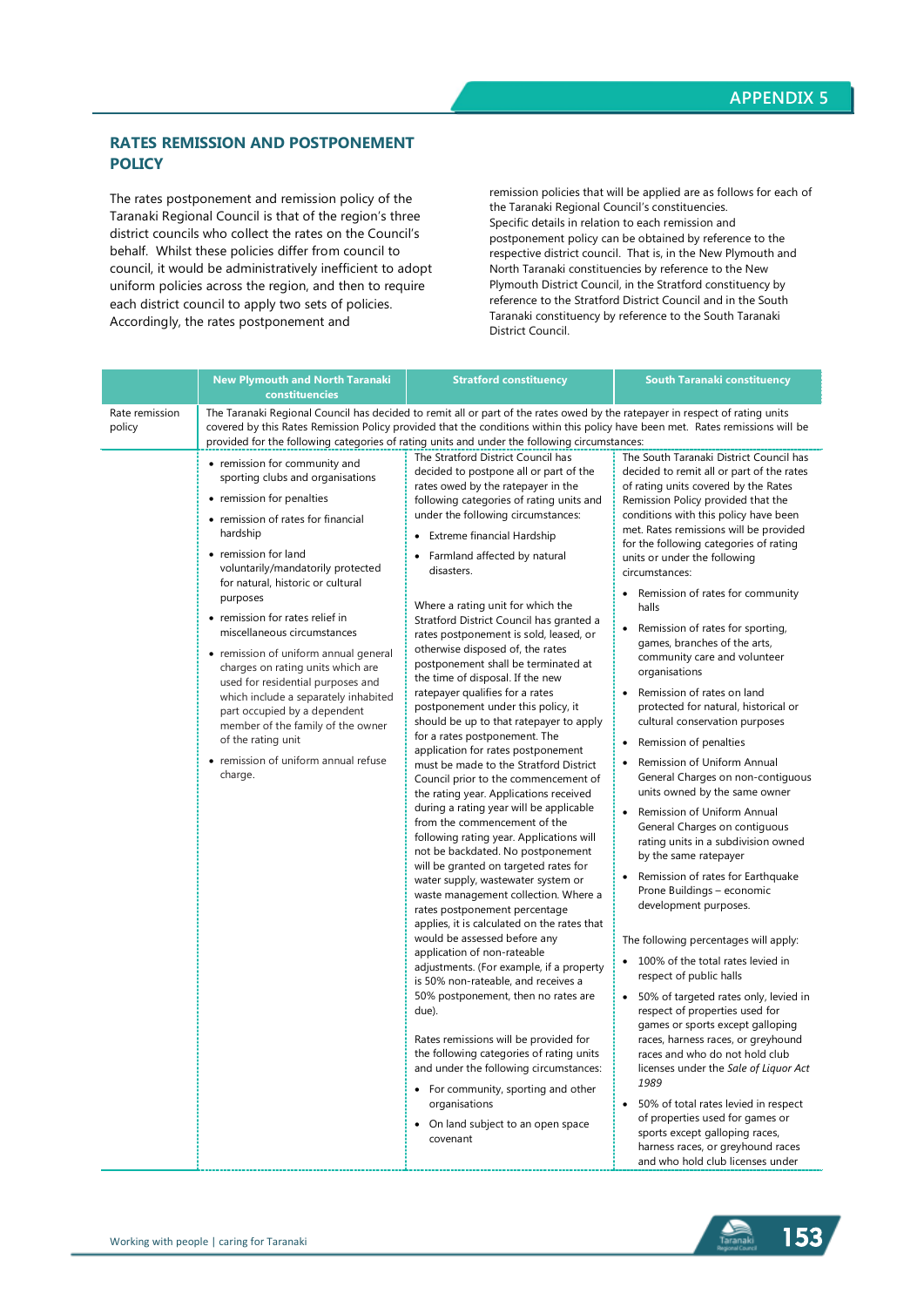|                                                                                   | <b>New Plymouth and North Taranaki</b><br>constituencies                                                                                                                                                                                                                                                                                                                                                                                                      | <b>Stratford constituency</b>                                                                                                                                                                                                                                                                                                                                                                                                                                                                                                                                                                                                                                                                                                                                                                                                                                                                                                                                                                                                                                                                                                                                                                                                                                                                                                                                                                                                                                                                                                                                                                                                                                                                      | <b>South Taranaki constituency</b>                                                                                                                                                                                                                                                                                                                                                                                                                                 |
|-----------------------------------------------------------------------------------|---------------------------------------------------------------------------------------------------------------------------------------------------------------------------------------------------------------------------------------------------------------------------------------------------------------------------------------------------------------------------------------------------------------------------------------------------------------|----------------------------------------------------------------------------------------------------------------------------------------------------------------------------------------------------------------------------------------------------------------------------------------------------------------------------------------------------------------------------------------------------------------------------------------------------------------------------------------------------------------------------------------------------------------------------------------------------------------------------------------------------------------------------------------------------------------------------------------------------------------------------------------------------------------------------------------------------------------------------------------------------------------------------------------------------------------------------------------------------------------------------------------------------------------------------------------------------------------------------------------------------------------------------------------------------------------------------------------------------------------------------------------------------------------------------------------------------------------------------------------------------------------------------------------------------------------------------------------------------------------------------------------------------------------------------------------------------------------------------------------------------------------------------------------------------|--------------------------------------------------------------------------------------------------------------------------------------------------------------------------------------------------------------------------------------------------------------------------------------------------------------------------------------------------------------------------------------------------------------------------------------------------------------------|
|                                                                                   |                                                                                                                                                                                                                                                                                                                                                                                                                                                               | • On land with a heritage structure on<br>it<br>• For biodiversity (indigenous<br>vegetation, significant habitats or<br>indigenous fauna and wetlands)<br>• On penalties<br>• On Stratford District Council owned<br>and occupied properties<br>• On wastewater (sewerage) systems<br>rates for educational establishments<br>On Maori freehold land<br>$\bullet$<br>For promotion - business<br>٠<br>development.<br>• UAGC on Low Value Properties.<br>Excess Water Consumption due to a<br>$\bullet$<br>Leak.<br>• Water Targeted Rate as<br>compensation for water main<br>Easement.<br>Where a rating unit for which the<br>Stratford District Council has granted a<br>rates remission is sold, leased, or<br>otherwise disposed of, the rates<br>remission shall be terminated at the<br>time of disposal. If the new ratepayer<br>qualifies for a rates remission under this<br>policy, it should be up to that ratepayer<br>to apply for a rates remission. The<br>application for rates remission must be<br>made to the Stratford District Council<br>prior to the commencement of the<br>rating year. Applications received<br>during a rating year will be applicable<br>from the commencement of the<br>following rating year. Applications will<br>not be backdated. No remission will be<br>granted on targeted rates for water<br>supply, wastewater system or waste<br>management collection. Where a rates<br>remission percentage applies, it is<br>calculated on the rates that would be<br>assessed before any application of non-<br>rateable adjustments. (For example, if a<br>property is 50% non-rateable, and<br>receives a 50% remission, then no rates<br>are due). | the Sale of Liguor Act 1989<br>• 50% of targeted rates only, levied in<br>respect of properties used by any<br>branch of the arts<br>• 50% of total rates levied in respect<br>of properties qualifying under the<br>categories of community care type<br>or volunteer organisations<br>• 100% of general rates and UAGC<br>levied in respect of properties<br>qualifying under the category of<br>natural, historical or cultural<br>conservation properties.     |
| Remission of<br>rates for<br>community,<br>sporting and<br>other<br>organisations | Section 85 of the Local Government<br>(Rating) Act 2002.<br>Objectives of the policy<br>The Council reaffirms its commitment<br>to assist, where practicable, community<br>clubs and organisations in recognition<br>of the valuable 'Public Good'<br>contribution made by such<br>organisations to the character and well-<br>being of the district.<br>Conditions and criteria<br>1. The Council may remit all rates on<br>any rating unit that is owned or | The Stratford District Council will<br>provide rates remission of 100% to all<br>ratepayers who meet the objectives,<br>conditions and criteria of this policy,<br>excluding land in respect of which a<br>club licence under the Sale of Liquor Act<br>1989 is for the time being in force,<br>which shall receive a 50% remission if<br>the objectives, conditions and criteria<br>are met.<br>Objective<br>To facilitate the ongoing provision of<br>non-commercial community services,<br>and non-commercial recreational                                                                                                                                                                                                                                                                                                                                                                                                                                                                                                                                                                                                                                                                                                                                                                                                                                                                                                                                                                                                                                                                                                                                                                      | Objective<br>The remission of rates for community,<br>sporting and other organisations is to<br>facilitate the ongoing provision of non-<br>commercial community services and<br>non-commercial recreational<br>opportunities for the residents of South<br>Taranaki.<br>The purpose of granting rates<br>remissions to an organisation is to:<br>Recognise the public good<br>contribution made by such<br>organisations<br>• Assist the organisation's survival. |

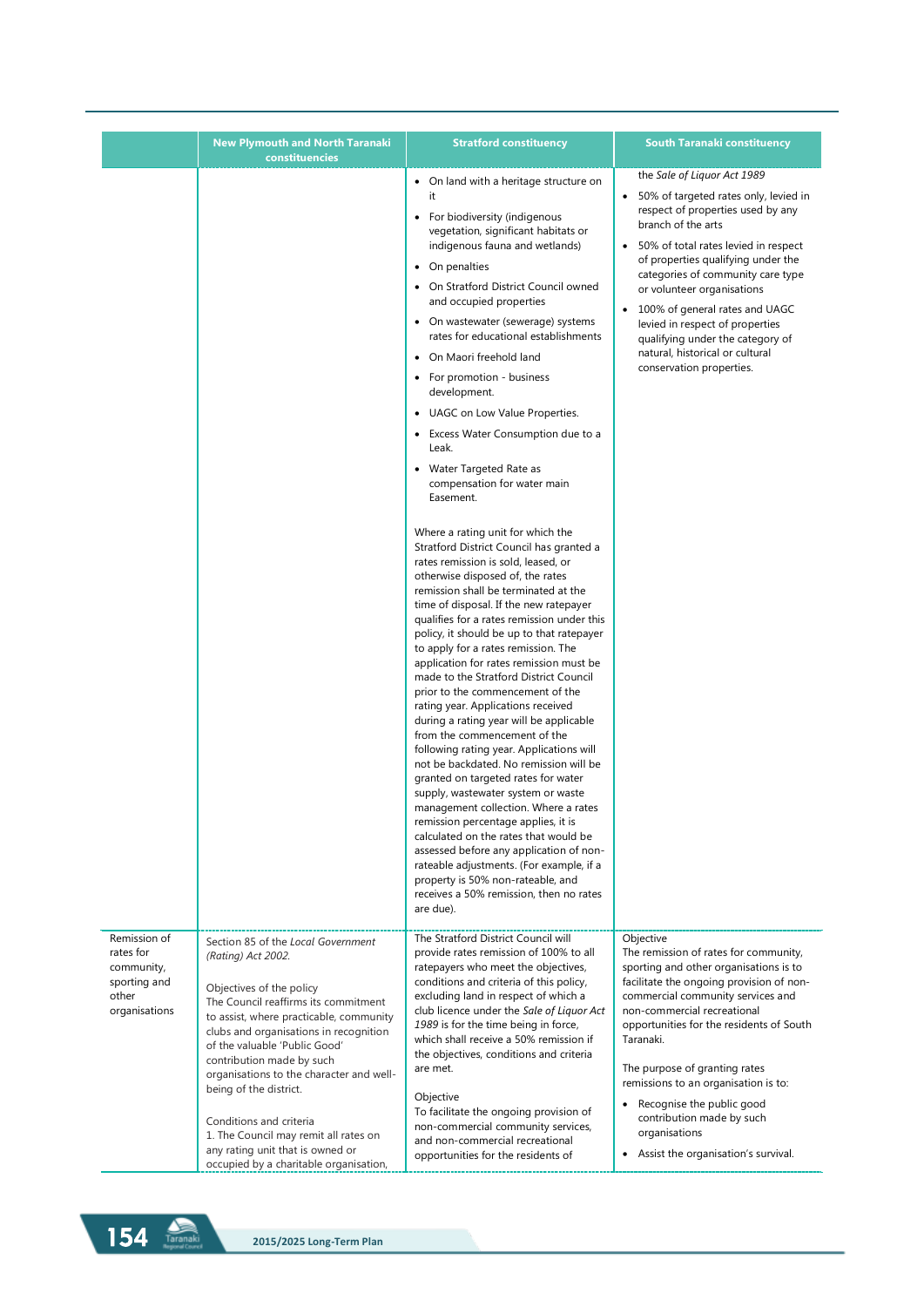|                                                                | <b>New Plymouth and North Taranaki</b><br>constituencies                                                                                                                                                                                                                                                                                                                                                                                                                                                                                                                                                                                                                                                                                                                                                                                                                                                                                                                                                                                                                                                                                                                                                                                                                                                                                                                                                                                                                                                                                                                | <b>Stratford constituency</b>                                                                                                                                                                                                                                                                                                                                                                                                                                                                                                                                                                                                                                                                                                                                                                                                                                                                                                                                                                                                                                                                                                                                                                                                                                                                                                                                                                                                                                                                                                                                                                                                                                                                                                                                                                                                                                                              | <b>South Taranaki constituency</b>                                                                                                                                                                                                                                                                                                                                                                                                                                                                                                                                                                                                                                                                                                                                                                                                                                                                                                                                                                                                                               |
|----------------------------------------------------------------|-------------------------------------------------------------------------------------------------------------------------------------------------------------------------------------------------------------------------------------------------------------------------------------------------------------------------------------------------------------------------------------------------------------------------------------------------------------------------------------------------------------------------------------------------------------------------------------------------------------------------------------------------------------------------------------------------------------------------------------------------------------------------------------------------------------------------------------------------------------------------------------------------------------------------------------------------------------------------------------------------------------------------------------------------------------------------------------------------------------------------------------------------------------------------------------------------------------------------------------------------------------------------------------------------------------------------------------------------------------------------------------------------------------------------------------------------------------------------------------------------------------------------------------------------------------------------|--------------------------------------------------------------------------------------------------------------------------------------------------------------------------------------------------------------------------------------------------------------------------------------------------------------------------------------------------------------------------------------------------------------------------------------------------------------------------------------------------------------------------------------------------------------------------------------------------------------------------------------------------------------------------------------------------------------------------------------------------------------------------------------------------------------------------------------------------------------------------------------------------------------------------------------------------------------------------------------------------------------------------------------------------------------------------------------------------------------------------------------------------------------------------------------------------------------------------------------------------------------------------------------------------------------------------------------------------------------------------------------------------------------------------------------------------------------------------------------------------------------------------------------------------------------------------------------------------------------------------------------------------------------------------------------------------------------------------------------------------------------------------------------------------------------------------------------------------------------------------------------------|------------------------------------------------------------------------------------------------------------------------------------------------------------------------------------------------------------------------------------------------------------------------------------------------------------------------------------------------------------------------------------------------------------------------------------------------------------------------------------------------------------------------------------------------------------------------------------------------------------------------------------------------------------------------------------------------------------------------------------------------------------------------------------------------------------------------------------------------------------------------------------------------------------------------------------------------------------------------------------------------------------------------------------------------------------------|
|                                                                | and is used exclusively or principally for<br>sporting, recreation, or community<br>purposes.<br>2. The policy will not apply to<br>organisations operated for private<br>pecuniary profit, or which charge<br>commercial tuition fees.<br>3. All applications must be received in<br>writing using New Plymouth District<br>Council 'Application for Remission'<br>form.<br>4. Any applications received during a<br>rating year will be applicable from the<br>commencement of the following rating<br>year. No applications will be backdated.<br>5. Organisations making application<br>should include the following<br>documents in support of their<br>application:<br>a) Statement of objectives.<br>b) Full financial accounts.<br>c) Information on activities and<br>programmes.<br>d) Details of membership or clients.<br>6. The policy shall apply to such<br>organisations as approved by the<br>Manager Financial Services and the<br>Manager Revenue and Expenditure as<br>meeting the relevant criteria and the<br>extent of any remission will be<br>determined by those officers.<br>7. No remission will be granted in<br>respect of those rates referred to in<br>sections 16 and 19 of the Local<br>Government (Rating) Act 2002, i.e.<br>targeted rates.<br>8. Any appeals against the decisions of<br>the Manager Financial Services and<br>Manager Revenue and Expenditure will<br>be referred to the Monitoring<br>Committee for final determination.<br>9. A summary of remissions must be<br>supplied to the Council on an annual<br>basis. | Stratford District.<br>The purpose of granting rates<br>remission to an organisation is to:<br>• Recognise the public good<br>contribution made by such an<br>organisation<br>• Assist the organisation's survival<br>٠<br>Make membership of the<br>$\bullet$<br>organisation more accessible to the<br>general public, particularly<br>disadvantaged groups. These<br>include children, youth, young<br>families, aged people, and<br>economically disadvantaged people.<br>Conditions and Criteria<br>This part of the policy will apply to land:<br>• owned by the Stratford District<br>Council<br>owned or occupied by a registered<br>$\bullet$<br>charitable organisation that is<br>responsible for the rates<br>owned or occupied by a registered<br>$\bullet$<br>non-profit organisation that is<br>responsible for the rates<br>which is used exclusively or<br>principally for sporting, recreation,<br>or community purposes by that<br>organisation<br>the land is not used for galloping<br>$\bullet$<br>races, harness races or greyhound<br>races.<br>Note that Council requires<br>documentary evidence of charitable or<br>non-profit organisational status. This<br>policy does not apply to organisations<br>operated for private pecuniary profit.<br>This policy does not apply to groups or<br>organisations whose primary purpose is<br>to address the needs of adult members<br>(over 18 years) for entertainment or<br>social interaction, or who engage in<br>recreational, sporting, or community<br>services as a secondary purpose only.<br>Organisations making application<br>should include the following<br>documents in support of their<br>application:<br>• statement of objectives<br>evidence of charitable/non profit<br>status<br>financial accounts<br>٠<br>information on activities and<br>programmes<br>• details on membership or clients. | Make membership of the<br>organisation more accessible to the<br>general public, particularly<br>disadvantaged groups. These<br>include children, youth, young<br>families, aged people, and<br>economically disadvantaged people.<br>Conditions and criteria<br>The remission of rates will apply to land<br>which is used exclusively or principally<br>for sporting, recreation, or community<br>purposes. The Policy does not apply to<br>organisations operated for pecuniary<br>profit. The Policy does not apply to<br>groups or organisations whose primary<br>purpose is to address the needs of<br>adult members (over 18 years) for<br>entertainment or social interaction, or<br>who engage in recreational, sporting, or<br>community services as a secondary<br>purpose only.<br>Organisations making application<br>should include the following<br>documents in support of their<br>application:<br>Statement of objectives<br>Financial assets<br>Information on activities and<br>programmes<br>Details of membership or clients.<br>$\bullet$ |
| Remission of<br>rates on land<br>protected for<br>conservation | Section 85 of the Local Government<br>(Rating) Act 2002.<br>Objectives of the policy                                                                                                                                                                                                                                                                                                                                                                                                                                                                                                                                                                                                                                                                                                                                                                                                                                                                                                                                                                                                                                                                                                                                                                                                                                                                                                                                                                                                                                                                                    | The Stratford District Council will<br>provide rates remission of 100% to all<br>ratepayers who meet the objectives,<br>conditions and criteria of this policy.                                                                                                                                                                                                                                                                                                                                                                                                                                                                                                                                                                                                                                                                                                                                                                                                                                                                                                                                                                                                                                                                                                                                                                                                                                                                                                                                                                                                                                                                                                                                                                                                                                                                                                                            | Objective<br>Rates remission is provided to preserve<br>and promote natural resources and<br>heritage by encouraging the protection                                                                                                                                                                                                                                                                                                                                                                                                                                                                                                                                                                                                                                                                                                                                                                                                                                                                                                                              |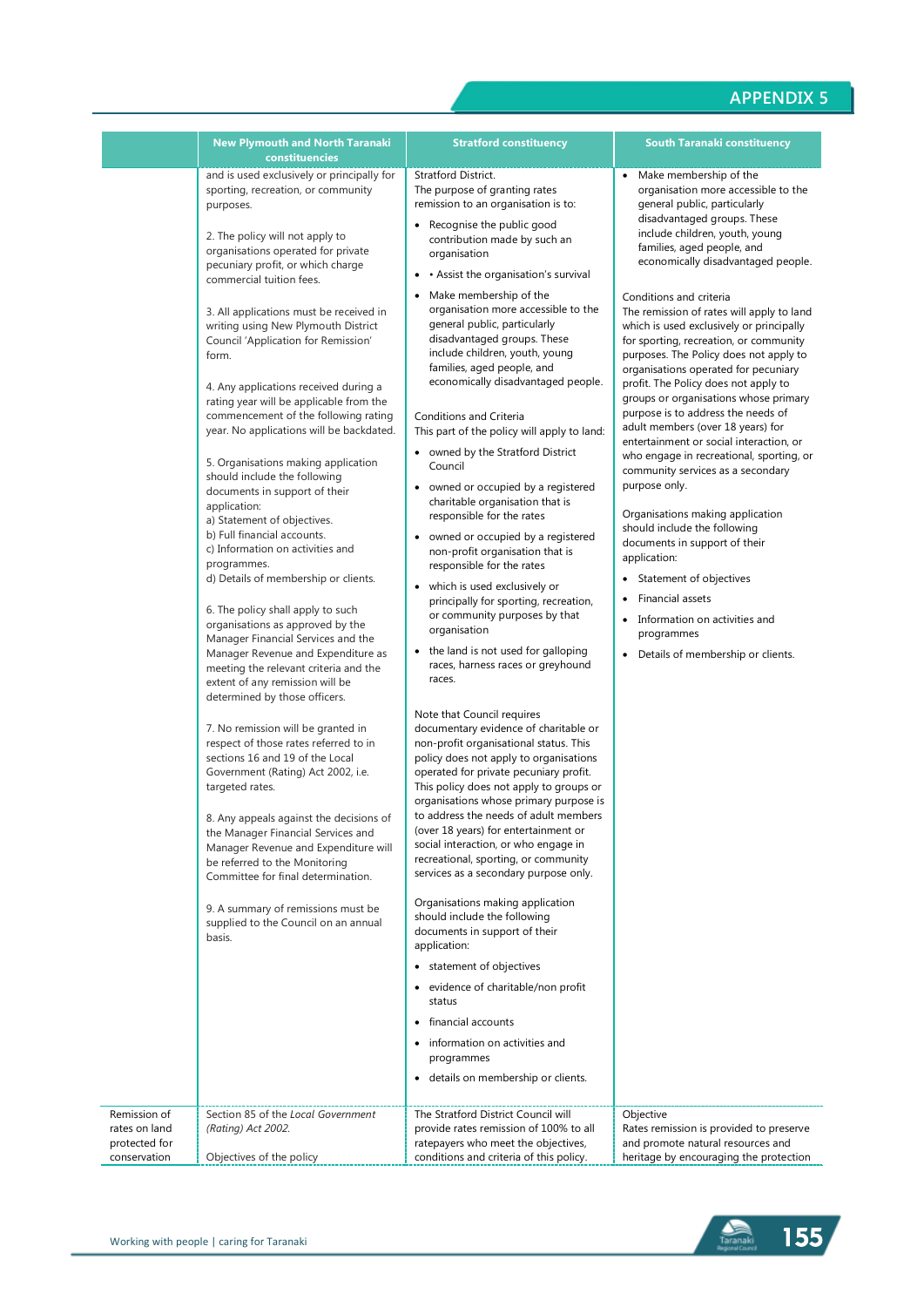|                                                                     | <b>New Plymouth and North Taranaki</b><br>constituencies                                                                                                                                                                                                                                                                                                                                                                                                                                                                                                                                                                                                                                                                                                                                                                                                                                                                                                                                                                                                                                                                                                                                                                                                                                                                                                                                                                                                                                                                                                                                                                                                                                                                                                                                                                           | <b>Stratford constituency</b>                                                                                                                                                                                                                                                                                                                                                                                                                                                                                                                                                                                                                                                                                                                                                                                                                                                                                                                                                                                                                                                                                            | <b>South Taranaki constituency</b>                                                                                                                                                                                                                                                                                                                                                                                                                                                                                                                                                                                                                                                                                                                                                                                                                                                                                                                                                                                                                                                                                                                                                                                                                                                                                                                                                                                                                                                                                                                                                                                                                                                                                                                                                                                                                                                          |
|---------------------------------------------------------------------|------------------------------------------------------------------------------------------------------------------------------------------------------------------------------------------------------------------------------------------------------------------------------------------------------------------------------------------------------------------------------------------------------------------------------------------------------------------------------------------------------------------------------------------------------------------------------------------------------------------------------------------------------------------------------------------------------------------------------------------------------------------------------------------------------------------------------------------------------------------------------------------------------------------------------------------------------------------------------------------------------------------------------------------------------------------------------------------------------------------------------------------------------------------------------------------------------------------------------------------------------------------------------------------------------------------------------------------------------------------------------------------------------------------------------------------------------------------------------------------------------------------------------------------------------------------------------------------------------------------------------------------------------------------------------------------------------------------------------------------------------------------------------------------------------------------------------------|--------------------------------------------------------------------------------------------------------------------------------------------------------------------------------------------------------------------------------------------------------------------------------------------------------------------------------------------------------------------------------------------------------------------------------------------------------------------------------------------------------------------------------------------------------------------------------------------------------------------------------------------------------------------------------------------------------------------------------------------------------------------------------------------------------------------------------------------------------------------------------------------------------------------------------------------------------------------------------------------------------------------------------------------------------------------------------------------------------------------------|---------------------------------------------------------------------------------------------------------------------------------------------------------------------------------------------------------------------------------------------------------------------------------------------------------------------------------------------------------------------------------------------------------------------------------------------------------------------------------------------------------------------------------------------------------------------------------------------------------------------------------------------------------------------------------------------------------------------------------------------------------------------------------------------------------------------------------------------------------------------------------------------------------------------------------------------------------------------------------------------------------------------------------------------------------------------------------------------------------------------------------------------------------------------------------------------------------------------------------------------------------------------------------------------------------------------------------------------------------------------------------------------------------------------------------------------------------------------------------------------------------------------------------------------------------------------------------------------------------------------------------------------------------------------------------------------------------------------------------------------------------------------------------------------------------------------------------------------------------------------------------------------|
| purposes                                                            | The objective of this policy is to<br>encourage the protection of significant<br>natural areas by providing rates relief<br>for privately owned land that contains<br>special features voluntarily protected<br>for natural, historic, cultural or<br>conservation purposes.<br>Basis of remission<br>The remission will be based on the<br>proportion the area protected bears to<br>the total area of the property. Where<br>the protected area is covenanted, the<br>remission will be 100 per cent of the<br>general rate pro-rata as per this<br>proportion; where the protected area is<br>protected by virtue of inclusion in the<br>District Plan but not covenanted, the<br>remission will be 50 per cent of the<br>general rate pro-rata as per this<br>proportion. Note. Remissions granted<br>under this policy do not include<br>targeted rates.<br>Conditions and criteria<br>1. The area of land containing the<br>special features is readily identified and<br>able to be measured.<br>2. The special features are significant in<br>terms of the loss of use or value of the<br>property sustained in retaining the<br>feature.<br>3. The area of land containing the<br>feature is protected to the extent that<br>economic utilisation is at least<br>restricted or the value of the property is<br>significantly affected by the existence<br>of the feature being protected.<br>4. A heritage building is protected by a<br>legal instrument or agreement.<br>5. The application will be determined<br>by the Manager Financial Services and<br>the Manager Revenue and Expenditure.<br>6. Any appeals against the decision will<br>be referred to the Monitoring<br>Committee for final determination.<br>7. Remissions granted under this policy<br>will be reported to the Council on an<br>annual basis. | Objective<br>To preserve and promote natural<br>resources and to encourage the<br>protection of land for natural purposes.<br>This policy will support the provisions<br>of the Stratford District Council District<br>Plan.<br>Conditions and Criteria<br>This part of the policy will apply to<br>ratepayers who:<br>• own rating units subject to an open<br>space covenant registered on the<br>land title<br>• own rating units subject to Clause<br>B2.9 Esplanade Strips, Covenanted<br>Wetlands and Access Strips of the<br>Stratford District Plan.<br>The remission will apply to the area of<br>land included in the protected<br>conservation area.<br>Applications should be supported by<br>documentary evidence of the protected<br>status of the rating unit, for example, a<br>copy of the covenant or other legal<br>mechanism.<br>In granting remissions under this policy,<br>Council may specify certain conditions<br>before remission will be granted.<br>Applicants will be required to agree in<br>writing to these conditions and pay any<br>remitted rates if the conditions are<br>violated. | of land for natural, historic or cultural<br>purposes.<br>Conditions and criteria<br>Ratepayers who own rating units, which<br>have some feature of cultural, natural<br>or historic heritage, and which is<br>voluntarily protected, may qualify for<br>remission of rates under this Policy.<br>Land that is non-rateable under Section<br>8 of the Local Government (Rating) Act<br>2002 and is liable only for rates for<br>water supply, wastewater disposal and<br>waste collection will not qualify for<br>remission under this part of the Policy.<br>Applications should be supported by<br>documented evidence of the protected<br>status of the rating unit, for example, a<br>copy of the covenant or other legal<br>mechanism.<br>In considering any application for<br>remission of rates under this part of the<br>Policy, the Council will consider the<br>following criteria:<br>• The extent to which the preservation<br>of natural, cultural or historic<br>heritage will be promoted by<br>granting remission of rates on the<br>rating unit<br>• The degree to which feature of<br>natural, cultural and historic heritage<br>are present on the land<br>• The degree to which features of<br>natural, cultural and historic heritage<br>inhibit the economic utilisation of<br>the land<br>• The extent to which the preservation<br>of natural, cultural and historic<br>heritage will be promoted by<br>granting remission of rates on the<br>rating unit<br>• The degree to which features of<br>natural, cultural and historic heritage<br>will be promoted by granting<br>remission of rates on the rating unit<br>• The degree to which features of<br>natural, cultural and historic heritage<br>are present on the land<br>• The degree to which features of<br>natural, cultural and historic heritage<br>inhibits the economic utilisation of<br>the land. |
| Remission of<br>rates on land<br>with a heritage<br>structure on it | No provision for the remission of rates.                                                                                                                                                                                                                                                                                                                                                                                                                                                                                                                                                                                                                                                                                                                                                                                                                                                                                                                                                                                                                                                                                                                                                                                                                                                                                                                                                                                                                                                                                                                                                                                                                                                                                                                                                                                           | The Stratford District Council will<br>provide rates remission of up to 100%<br>of the rates on land with a heritage<br>structure on it to all ratepayers who<br>meet the objectives, conditions and<br>criteria of this policy.                                                                                                                                                                                                                                                                                                                                                                                                                                                                                                                                                                                                                                                                                                                                                                                                                                                                                         | No provision for the remission of rates.                                                                                                                                                                                                                                                                                                                                                                                                                                                                                                                                                                                                                                                                                                                                                                                                                                                                                                                                                                                                                                                                                                                                                                                                                                                                                                                                                                                                                                                                                                                                                                                                                                                                                                                                                                                                                                                    |
|                                                                     |                                                                                                                                                                                                                                                                                                                                                                                                                                                                                                                                                                                                                                                                                                                                                                                                                                                                                                                                                                                                                                                                                                                                                                                                                                                                                                                                                                                                                                                                                                                                                                                                                                                                                                                                                                                                                                    | Objective<br>To preserve and promote heritage<br>structures and to encourage the<br>maintenance, enhancement and                                                                                                                                                                                                                                                                                                                                                                                                                                                                                                                                                                                                                                                                                                                                                                                                                                                                                                                                                                                                         |                                                                                                                                                                                                                                                                                                                                                                                                                                                                                                                                                                                                                                                                                                                                                                                                                                                                                                                                                                                                                                                                                                                                                                                                                                                                                                                                                                                                                                                                                                                                                                                                                                                                                                                                                                                                                                                                                             |

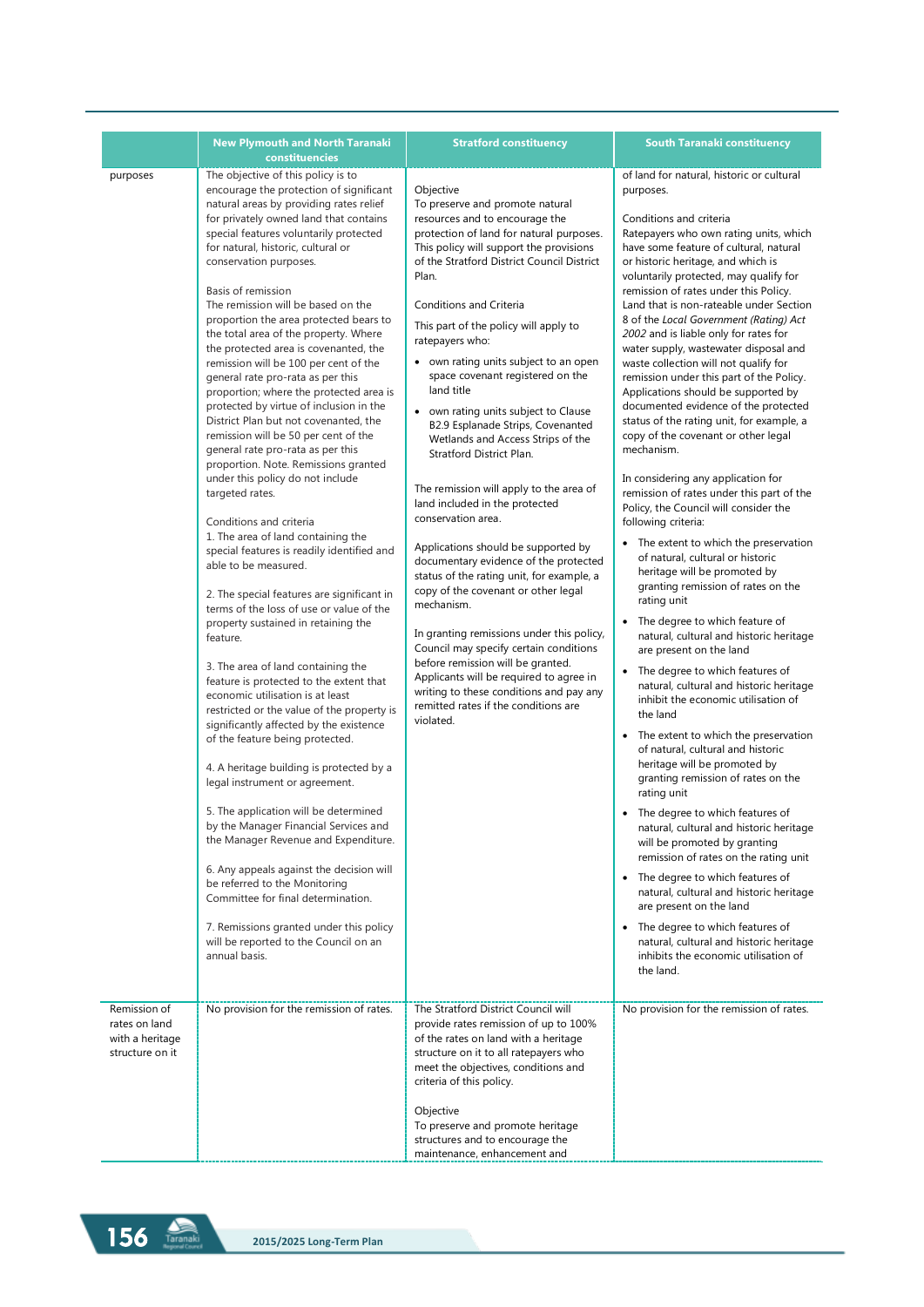|                          | <b>New Plymouth and North Taranaki</b><br>constituencies                     | <b>Stratford constituency</b>                                                                                                                                                                                                                                                                                                                                                                                     | <b>South Taranaki constituency</b>       |
|--------------------------|------------------------------------------------------------------------------|-------------------------------------------------------------------------------------------------------------------------------------------------------------------------------------------------------------------------------------------------------------------------------------------------------------------------------------------------------------------------------------------------------------------|------------------------------------------|
|                          |                                                                              | protection of heritage sites. This policy<br>will support the provisions of the<br>Stratford District Council District Plan.                                                                                                                                                                                                                                                                                      |                                          |
|                          |                                                                              | Conditions and Criteria<br>This part of the policy will apply to<br>ratepayers who:                                                                                                                                                                                                                                                                                                                               |                                          |
|                          |                                                                              | • Own rating units that have a site<br>listed in Appendix 6: Known Heritage<br>Resources of Significance Identified<br>for Protection in the Stratford District<br>Plan                                                                                                                                                                                                                                           |                                          |
|                          |                                                                              | Protect and maintain these heritage<br>$\bullet$<br>sites and features according to<br>conditions that applied on resource<br>consents where applicable.                                                                                                                                                                                                                                                          |                                          |
|                          |                                                                              | This policy does not apply to land that<br>is non-rateable under section 8 of the<br>Local Government (Rating) Act 2002 and<br>is liable only for rates for water supply<br>or wastewater (sewerage) system.                                                                                                                                                                                                      |                                          |
|                          |                                                                              | The application for rates remission<br>must be made to Council prior to the<br>commencement of the rating year.<br>Applications approved during a rating<br>year will be applicable from the<br>commencement of the following rating<br>year.                                                                                                                                                                     |                                          |
|                          |                                                                              | In granting remissions under this policy,<br>Council may specify certain conditions<br>before remission will be granted.<br>Applicants will be required to agree in<br>writing to these conditions and to pay<br>any remitted rates if the conditions are<br>violated. In considering any application<br>for remission of rates under this part of<br>the policy Council will consider the<br>following criteria: |                                          |
|                          |                                                                              | • The extent to which the preservation<br>of natural, cultural or historic<br>heritage will be promoted by<br>granting remission of rates on the<br>rating unit                                                                                                                                                                                                                                                   |                                          |
|                          |                                                                              | • The degree to which features of<br>natural, cultural or historic heritage<br>are present on the land                                                                                                                                                                                                                                                                                                            |                                          |
|                          |                                                                              | The degree to which features of<br>natural, cultural or historic heritage<br>inhibit the economic utilisation of<br>the land.                                                                                                                                                                                                                                                                                     |                                          |
| Remission of             | Sections 85 and 87 of the Local                                              | The Stratford District Council will                                                                                                                                                                                                                                                                                                                                                                               | No provision for the remission of rates. |
| rates or<br>postponement | Government (Rating) Act 2002.                                                | provide rates postponement up to<br>100% to all ratepayers who meet the                                                                                                                                                                                                                                                                                                                                           |                                          |
| of rates for             | Objectives of the policy                                                     | objectives, conditions and criteria of                                                                                                                                                                                                                                                                                                                                                                            |                                          |
| financial<br>hardship    | The objective of this policy is to assist<br>ratepayers experiencing extreme | this policy. A Postponement for<br>Extreme Financial Hardship Committee,                                                                                                                                                                                                                                                                                                                                          |                                          |
|                          | financial hardship which affect their<br>ability to pay rates.               | comprising the Mayor, the Deputy<br>Mayor and the Chief Executive, has                                                                                                                                                                                                                                                                                                                                            |                                          |
|                          | A. Postponement - Owner/Ratepayer                                            | delegated power under Schedule 7,<br>Section 32 of the Local Government Act                                                                                                                                                                                                                                                                                                                                       |                                          |
|                          | Conditions and criteria                                                      | 2002 to assess a ratepayer's application                                                                                                                                                                                                                                                                                                                                                                          |                                          |
|                          | 1. Only rating units used solely for                                         | for rates postponement.                                                                                                                                                                                                                                                                                                                                                                                           |                                          |

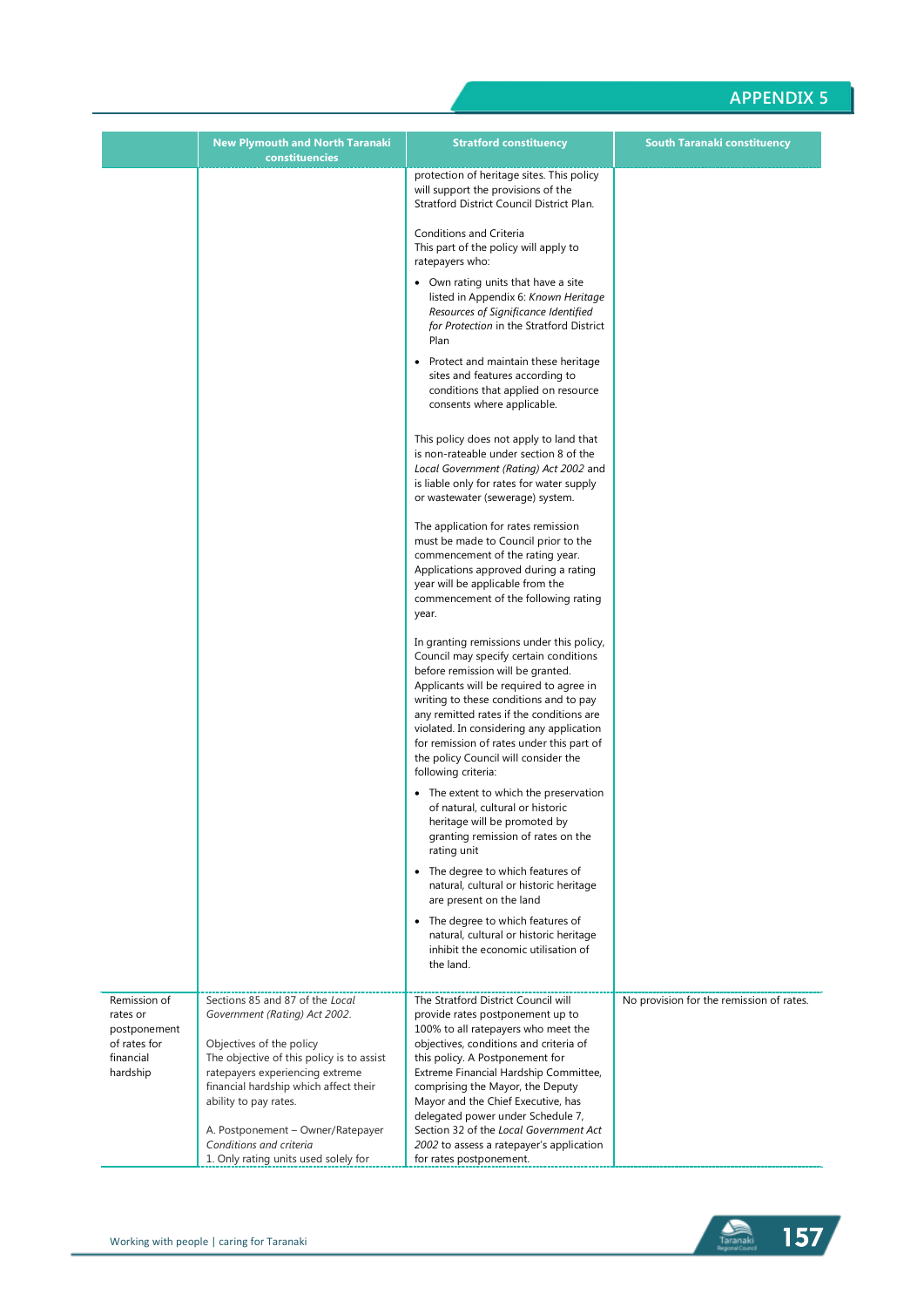| <b>New Plymouth and North Taranaki</b>                                                                                                                                                                                                                                                                                                                                                                                                                                                                                                                                                                                                                                                                                                                                                                                                                                                                                                                                                                                                                                                                                                                                                                                                                                                                                                                                                                                                                                                                                                                                                                                                                                                                                                                                                                                                                                                                                                                                                                                                                                                                                                                                                                                                                                                                                  | <b>Stratford constituency</b>                                                                                                                                                                                                                                                                                                                                                                                                                                                                                                                                                                                                                                                                                                                                                                                                                                                                                                                                                                                                                                                                                                                                                                                                                                                                                                                                                                                                                                                                                                                                                                                                                                                                                                                                                                                                                                                              | <b>South Taranaki constituency</b> |
|-------------------------------------------------------------------------------------------------------------------------------------------------------------------------------------------------------------------------------------------------------------------------------------------------------------------------------------------------------------------------------------------------------------------------------------------------------------------------------------------------------------------------------------------------------------------------------------------------------------------------------------------------------------------------------------------------------------------------------------------------------------------------------------------------------------------------------------------------------------------------------------------------------------------------------------------------------------------------------------------------------------------------------------------------------------------------------------------------------------------------------------------------------------------------------------------------------------------------------------------------------------------------------------------------------------------------------------------------------------------------------------------------------------------------------------------------------------------------------------------------------------------------------------------------------------------------------------------------------------------------------------------------------------------------------------------------------------------------------------------------------------------------------------------------------------------------------------------------------------------------------------------------------------------------------------------------------------------------------------------------------------------------------------------------------------------------------------------------------------------------------------------------------------------------------------------------------------------------------------------------------------------------------------------------------------------------|--------------------------------------------------------------------------------------------------------------------------------------------------------------------------------------------------------------------------------------------------------------------------------------------------------------------------------------------------------------------------------------------------------------------------------------------------------------------------------------------------------------------------------------------------------------------------------------------------------------------------------------------------------------------------------------------------------------------------------------------------------------------------------------------------------------------------------------------------------------------------------------------------------------------------------------------------------------------------------------------------------------------------------------------------------------------------------------------------------------------------------------------------------------------------------------------------------------------------------------------------------------------------------------------------------------------------------------------------------------------------------------------------------------------------------------------------------------------------------------------------------------------------------------------------------------------------------------------------------------------------------------------------------------------------------------------------------------------------------------------------------------------------------------------------------------------------------------------------------------------------------------------|------------------------------------|
| constituencies<br>residential purposes (as defined by the<br>Council) will be eligible for<br>consideration for rates postponement<br>for extreme financial hardship.<br>2. Only the person entered as the<br>ratepayer, or their authorised agent,<br>may make an application for rates<br>postponement for extreme financial<br>hardship on the rating unit which is the<br>subject of the application. The person<br>entered on the council's rating<br>information database as the "ratepayer"<br>must not own any other rating units or<br>investment properties (whether in the<br>district or in another district).<br>3. The Council will consider, on a case<br>by case basis, all applications received<br>that meet the criteria described in the<br>two paragraphs above.<br>4. When considering whether extreme<br>financial hardship exists, all of the<br>ratepayer's personal circumstances will<br>be relevant including, but not limited<br>to, the following factors: age, physical<br>or mental disability, injury, illness and<br>family circumstances.<br>5. Before approving an application the<br>Council must be satisfied that the<br>ratepayer is unlikely to have sufficient<br>funds left over, after the payment of<br>rates, for normal health care, proper<br>provision for maintenance of his or her<br>home and chattels at an adequate<br>standard as well as making provision<br>for normal day to day living expenses.<br>6. The ratepayer must make application<br>to the Council on the prescribed form.<br>7. The ratepayer must make acceptable<br>arrangements for payment of future<br>rates, for example by setting up a<br>system for regular payments.<br>8. The Council may add a<br>postponement fee to the postponed<br>rates for the period between the due<br>date and the date they are paid. This<br>fee will not exceed an amount which<br>covers the Council's administration and<br>financial costs.<br>9. The policy will apply from the<br>beginning of the rating year in which<br>the application is made although the<br>Council may consider backdating past<br>the rating year in which the application<br>is made depending on the<br>circumstances.<br>10. The postponement will continue to<br>apply until:<br>• The ratepayer ceases to be the owner | Objective<br>The objective of this postponement<br>policy is to assist ratepayers<br>experiencing extreme financial hardship<br>which affects their ability to pay rates.<br><b>Conditions and Criteria</b><br>Council will consider, on a case by case<br>basis, all applications received that<br>meet its criteria. Only rating units used<br>solely for residential purposes as<br>defined by Council will be eligible for<br>consideration for rates postponement<br>for extreme financial circumstances.<br>Formal application must be made by<br>the ratepayer or the ratepayer's<br>authorised agent to Council, providing<br>full information as required by Council.<br>When considering whether extreme<br>financial circumstances exist, all of the<br>ratepayer's personal circumstances will<br>be relevant including the following<br>factors:<br>$\bullet$ age<br>physical or mental disability<br>$\bullet$ injury<br>illness<br>$\bullet$<br>• family circumstances.<br>Before approving an application<br>Council must be satisfied that the<br>ratepayer is unlikely to have sufficient<br>funds left over, after the payment of<br>rates, for normal health care and proper<br>provision for maintenance of his/her<br>home and chattels at an adequate<br>standard, as well as making provision<br>for normal day to day living expenses.<br>Any postponed rates will be postponed<br>until:<br>• the death of the ratepayer; or<br>until the ratepayer ceases to be the<br>٠<br>owner or occupier of the rating unit;<br>or<br>• until the ratepayer ceases to use the<br>property as his/her residence; or<br>• until a date specified by the Council.<br>The application for a postponement<br>under this policy will be assessed by the<br>Postponement for Extreme Financial<br>Hardship Committee independently<br>from the Government Rates Rebate<br>Scheme. |                                    |
| or occupier of the rating unit; or<br>• The ratepayer ceases to use the                                                                                                                                                                                                                                                                                                                                                                                                                                                                                                                                                                                                                                                                                                                                                                                                                                                                                                                                                                                                                                                                                                                                                                                                                                                                                                                                                                                                                                                                                                                                                                                                                                                                                                                                                                                                                                                                                                                                                                                                                                                                                                                                                                                                                                                 |                                                                                                                                                                                                                                                                                                                                                                                                                                                                                                                                                                                                                                                                                                                                                                                                                                                                                                                                                                                                                                                                                                                                                                                                                                                                                                                                                                                                                                                                                                                                                                                                                                                                                                                                                                                                                                                                                            |                                    |

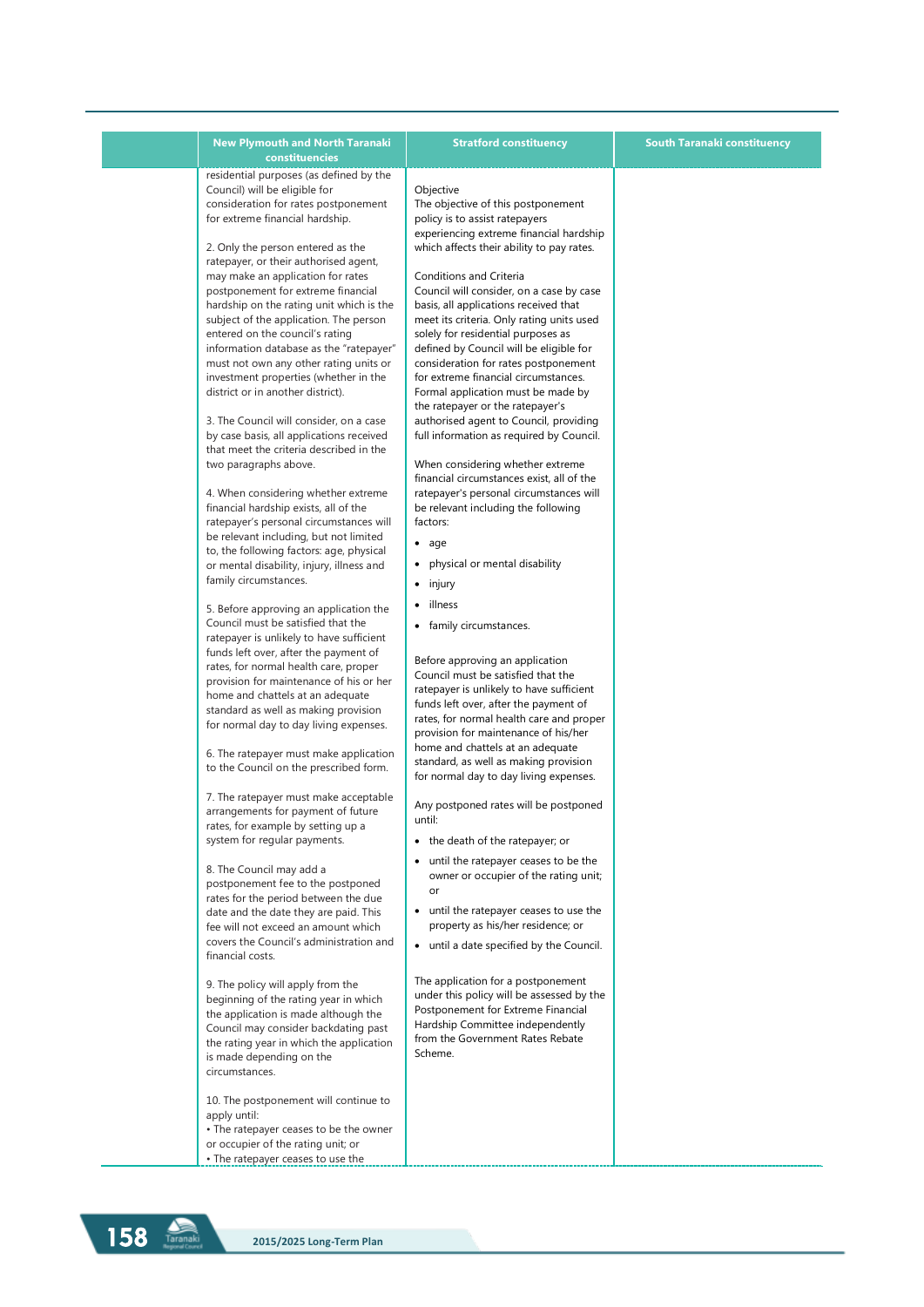| <b>New Plymouth and North Taranaki</b><br>constituencies                                                                                                                                                                                                                                                                                                                                                                                                                                                                                                                                                                                                                                                                                                                                                                                                                                                                                                                                                                                                                                                                                                          | <b>Stratford constituency</b> | <b>South Taranaki constituency</b> |
|-------------------------------------------------------------------------------------------------------------------------------------------------------------------------------------------------------------------------------------------------------------------------------------------------------------------------------------------------------------------------------------------------------------------------------------------------------------------------------------------------------------------------------------------------------------------------------------------------------------------------------------------------------------------------------------------------------------------------------------------------------------------------------------------------------------------------------------------------------------------------------------------------------------------------------------------------------------------------------------------------------------------------------------------------------------------------------------------------------------------------------------------------------------------|-------------------------------|------------------------------------|
| property as their residence; or<br>• A date specified by the Council;<br>whichever is the sooner.                                                                                                                                                                                                                                                                                                                                                                                                                                                                                                                                                                                                                                                                                                                                                                                                                                                                                                                                                                                                                                                                 |                               |                                    |
| 11. The postponed rates will remain a<br>charge against the property and must<br>be paid either at the end of the<br>postponement term or when the<br>property is sold. Postponed rates may<br>include rate arrears owing from a<br>previous financial year.                                                                                                                                                                                                                                                                                                                                                                                                                                                                                                                                                                                                                                                                                                                                                                                                                                                                                                      |                               |                                    |
| 12. A rating charge will be registered on<br>the certificate of title and will be<br>removed when the postponed amount<br>has been repaid.                                                                                                                                                                                                                                                                                                                                                                                                                                                                                                                                                                                                                                                                                                                                                                                                                                                                                                                                                                                                                        |                               |                                    |
| B. Remission - Near Ownership<br>Situations<br>Conditions and criteria<br>1. Licence to Occupy in a Retirement<br>Village • The amount of the remission<br>will be equal to the Council's Uniform<br>Annual General Charge.<br>• The licensee must be the registered<br>occupier and occupy the unit from 1st<br>July of that rating year.<br>• The licensee's sole income is from a<br>Central Government benefit.<br>• The licensee may have savings up to a<br>maximum of \$10,000 for the purpose of<br>funeral expenses.<br>• The licensee to provide proof of<br>benefit.<br>• The licensee to provide proof of rates<br>payable to the Operator.<br>• The licensee to provide explanation<br>and proof of hardship.<br>• The Council will annually advise the<br>Operator of those residents that have<br>had the remission approved and the<br>amount of the rates remission.<br>• The Operator will credit without<br>deduction the amount of the remission<br>attributable to each such Resident<br>against any amount payable by the<br>Resident to the Operator.<br>• The Operator will provide proof to the<br>Council that the remissions have been |                               |                                    |
| applied to those Residents.<br>2. Property Held in Trust<br>• The amount of the remission will be<br>equal to the Council's Uniform Annual<br>General Charge.<br>• The applicants sole income is from a                                                                                                                                                                                                                                                                                                                                                                                                                                                                                                                                                                                                                                                                                                                                                                                                                                                                                                                                                           |                               |                                    |
| Central Government benefit.<br>• The applicant may have savings up to<br>a maximum of \$10,000 for the purpose<br>of funeral expenses.<br>• The applicant must be the ratepayer<br>and supply proof from the Trust Deed.<br>• The applicant must not be a financial<br>beneficiary of the Trust.                                                                                                                                                                                                                                                                                                                                                                                                                                                                                                                                                                                                                                                                                                                                                                                                                                                                  |                               |                                    |
| • The applicant must not be eligible for<br>a rates rebate.<br>• The applicant must provide an<br>explanation and proof of hardship.<br>• The Rating Unit must be rated as                                                                                                                                                                                                                                                                                                                                                                                                                                                                                                                                                                                                                                                                                                                                                                                                                                                                                                                                                                                        |                               |                                    |

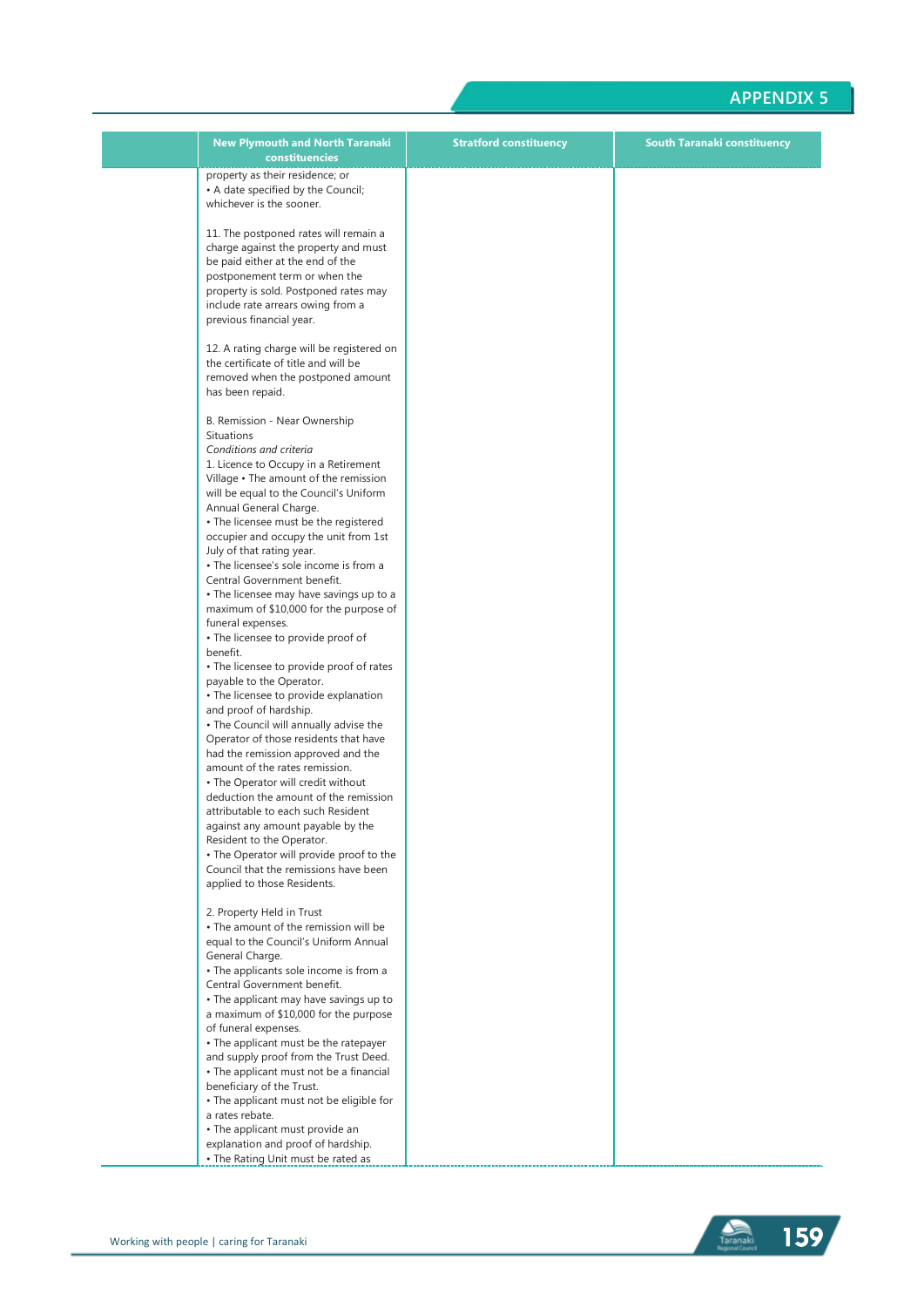|                                                                                                          | <b>New Plymouth and North Taranaki</b><br>constituencies                                                                                                                                                                                                                                                                                                                                                                                                          | <b>Stratford constituency</b>                                                                                                                                                                                                                                                                                                                                                                                                                                                                   | <b>South Taranaki constituency</b>       |
|----------------------------------------------------------------------------------------------------------|-------------------------------------------------------------------------------------------------------------------------------------------------------------------------------------------------------------------------------------------------------------------------------------------------------------------------------------------------------------------------------------------------------------------------------------------------------------------|-------------------------------------------------------------------------------------------------------------------------------------------------------------------------------------------------------------------------------------------------------------------------------------------------------------------------------------------------------------------------------------------------------------------------------------------------------------------------------------------------|------------------------------------------|
|                                                                                                          | Residential.<br>• The applicant must reside at the<br>property.<br>3. Habitat for Humanity<br>• The amount of the remission will be<br>equal to the Council's Uniform Annual<br>General Charge.<br>• The applicant must provide proof of<br>the long term sale and purchase<br>agreement for the property with                                                                                                                                                    |                                                                                                                                                                                                                                                                                                                                                                                                                                                                                                 |                                          |
|                                                                                                          | Habitat for Humanity.<br>• The applicant's sole income is from a<br>Central Government benefit or their<br>income is at or below the Central<br>Government equivalent benefit and<br>proof of income is supplied.<br>• The property must not be eligible for<br>a rates rebate.<br>• The applicant must provide an<br>explanation and proof of hardship.<br>• The Rating Unit must be rated as<br>Residential.<br>• The applicant must reside at the<br>property. |                                                                                                                                                                                                                                                                                                                                                                                                                                                                                                 |                                          |
|                                                                                                          | The application will be determined by<br>the Manager Financial Services and the<br>Manager Revenue and Expenditure.<br>Any appeals against the decision will be<br>referred to the Monitoring Committee<br>for final determination.                                                                                                                                                                                                                               |                                                                                                                                                                                                                                                                                                                                                                                                                                                                                                 |                                          |
| Remission of<br>rates or<br>postponement<br>of rates for<br>farmland<br>affected by<br>natural disasters | No provision for the remission of rates.                                                                                                                                                                                                                                                                                                                                                                                                                          | The Stratford District Council will<br>provide rates postponement up to<br>100% for two years to all ratepayers<br>who meet the objectives, conditions<br>and criteria of this policy. A<br>Postponement for Natural Disaster<br>Hardship Committee, comprising the<br>Mayor, the Deputy Mayor, the Chief<br>Executive, and a non voting<br>representative from Taranaki Federated<br>Farmers will be delegated the authority<br>to assess a ratepayer's application for<br>rates postponement. | No provision for the remission of rates. |
|                                                                                                          |                                                                                                                                                                                                                                                                                                                                                                                                                                                                   | Objective<br>The objective of this postponement<br>policy is to assist farming ratepayers<br>experiencing extreme financial hardship<br>as a result of a natural disaster. A<br>natural disaster is considered as<br>including, but not necessarily limited to,<br>flooding, earthquake damage or a<br>storm.                                                                                                                                                                                   |                                          |
|                                                                                                          |                                                                                                                                                                                                                                                                                                                                                                                                                                                                   | Conditions and Criteria<br>Council will consider, on a case by case<br>basis, all applications received that<br>meet its criteria. Only rating units used<br>solely for farming purposes as defined<br>by Council will be eligible for<br>consideration for rates postponement<br>for extreme financial circumstances.<br>Formal application must be made by<br>the ratepayer or the ratepayer's<br>authorised agent, providing full<br>information as required by the                          |                                          |

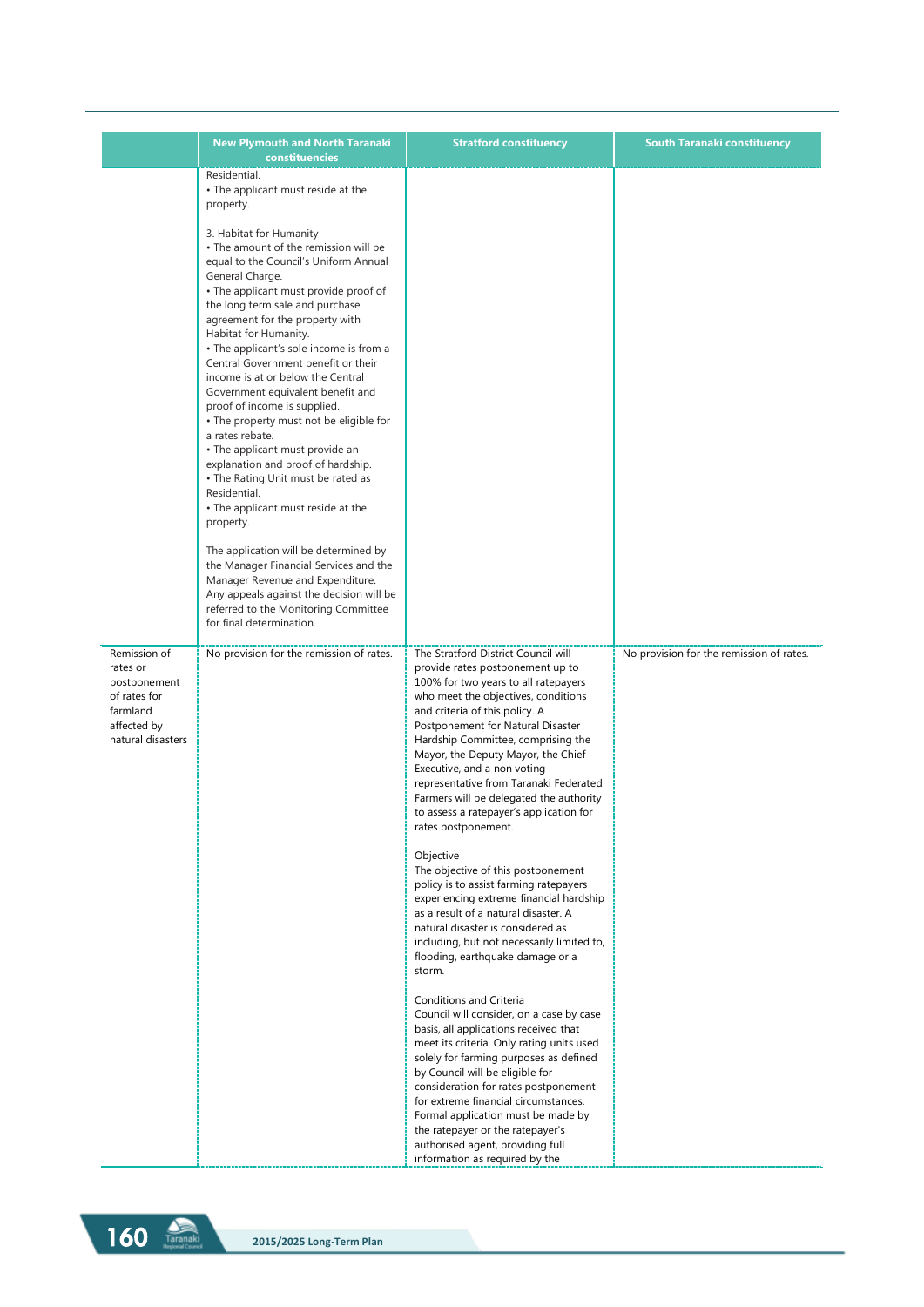|                                                                         | <b>New Plymouth and North Taranaki</b><br>constituencies                                                                                                                                                                                                                                                                                                                                                                                                                                                                                                                                                                                                                                                                                                                                                         | <b>Stratford constituency</b>                                                                                                                                                                                                                                                                                                                                                                                                                                                                                                                                                                                                                                                                                                                                                                                    | South Taranaki constituency                                                                                                                                                                                                                                                                                                                                                                                                                                                                                                                                                                                                                                                                                                                                                                                          |
|-------------------------------------------------------------------------|------------------------------------------------------------------------------------------------------------------------------------------------------------------------------------------------------------------------------------------------------------------------------------------------------------------------------------------------------------------------------------------------------------------------------------------------------------------------------------------------------------------------------------------------------------------------------------------------------------------------------------------------------------------------------------------------------------------------------------------------------------------------------------------------------------------|------------------------------------------------------------------------------------------------------------------------------------------------------------------------------------------------------------------------------------------------------------------------------------------------------------------------------------------------------------------------------------------------------------------------------------------------------------------------------------------------------------------------------------------------------------------------------------------------------------------------------------------------------------------------------------------------------------------------------------------------------------------------------------------------------------------|----------------------------------------------------------------------------------------------------------------------------------------------------------------------------------------------------------------------------------------------------------------------------------------------------------------------------------------------------------------------------------------------------------------------------------------------------------------------------------------------------------------------------------------------------------------------------------------------------------------------------------------------------------------------------------------------------------------------------------------------------------------------------------------------------------------------|
|                                                                         |                                                                                                                                                                                                                                                                                                                                                                                                                                                                                                                                                                                                                                                                                                                                                                                                                  | Postponement for Natural Disaster<br>Hardship Committee. When<br>considering whether extreme financial<br>circumstances exist, all of the<br>ratepayer's personal circumstances will<br>be relevant including the following<br>factors:<br>Nature of the natural disaster<br>Financial position of the farm<br>• Business Plan for recovery of the<br>farm<br>Before approving an application<br>Council must be satisfied that the<br>ratepayer is unlikely to have sufficient<br>funds left over, after the payment of<br>rates, for normal health care, as well as<br>making provision for normal day to day<br>living expenses.                                                                                                                                                                              |                                                                                                                                                                                                                                                                                                                                                                                                                                                                                                                                                                                                                                                                                                                                                                                                                      |
| Remission of<br>rates on Council<br>owned and<br>occupied<br>properties | No provision for the remission of rates.                                                                                                                                                                                                                                                                                                                                                                                                                                                                                                                                                                                                                                                                                                                                                                         | Council will provide rates remission of<br>100% on rating units owned and<br>occupied by the Stratford District<br>Council which meet the objectives,<br>conditions and criteria of this policy.<br>Objective<br>The objective of this part of the<br>remission policy is to enable Council to<br>be cost-neutral in regard to other<br>ratepayers whilst being administratively<br>efficient.<br>Conditions and Criteria<br>This part of the policy applies to rating<br>units owned and occupied by the<br>Stratford District Council.<br>This part of the policy does not apply<br>to rating units that are owned by<br>Council but are leased to a third party<br>and the terms of the lease provide for<br>rates to be paid by the lessee.                                                                  | No provision for the remission of rates.                                                                                                                                                                                                                                                                                                                                                                                                                                                                                                                                                                                                                                                                                                                                                                             |
| Remission of<br>penalties                                               | Section 85 of the Local Government<br>(Rating) Act 2002.<br>Objectives of the policy<br>The objective of this policy is to enable<br>the Council to act fairly and reasonably<br>in its consideration of rates which have<br>not been received by the Council by the<br>penalty date due to circumstances<br>outside the ratepayer's control; or In<br>order to ensure the settlement of<br>outstanding rates and the ratepayer has<br>made an arrangement to pay over an<br>extended period.<br>Conditions and criteria<br>1. Automatic remission of the penalties<br>will apply to those ratepayers that have<br>an automatic payment or direct debit in<br>place as approved by the Manager<br>Revenue and Expenditure.<br>2. Automatic remission of the penalties<br>will apply to those ratepayers that pay | The Stratford District Council will<br>provide rates remission on penalties to<br>all ratepayers who meet the objectives,<br>conditions and criteria of this policy.<br>Objective<br>The objective of this part of the<br>remission policy is to enable the<br>Stratford District Council to act fairly<br>and reasonably in its consideration of<br>rates which have not been received by<br>Council by the penalty date, due to<br>circumstances outside the ratepayer's<br>control.<br>Conditions and Criteria<br>On application by the ratepayer, a<br>remission of an instalment penalty<br>imposed under Section 58(1)(a) of the<br>Local Government (Rating) Act 2002<br>shall be granted if this is the first<br>instance of late payment by the<br>ratepayer within the previous three<br>rating years. | The South Taranaki District Council will<br>provide rate remissions of penalties to<br>all ratepayers who meet the objectives,<br>conditions and criteria of this Policy.<br>Objective<br>The remission of penalties is to allow<br>the Council to act fairly and reasonably<br>in its consideration of rates which have<br>not been received by the Council by the<br>penalty date due to circumstances<br>outside the ratepayers' control.<br>Conditions and criteria<br>Remission of the penalty will be<br>granted if the ratepayer, by written<br>explanation, satisfies the Council that<br>the late payment was due to<br>circumstances outside the ratepayer's<br>control. Each application will be<br>considered on its merit and will be<br>granted where it is considered fair and<br>equitable to do so. |

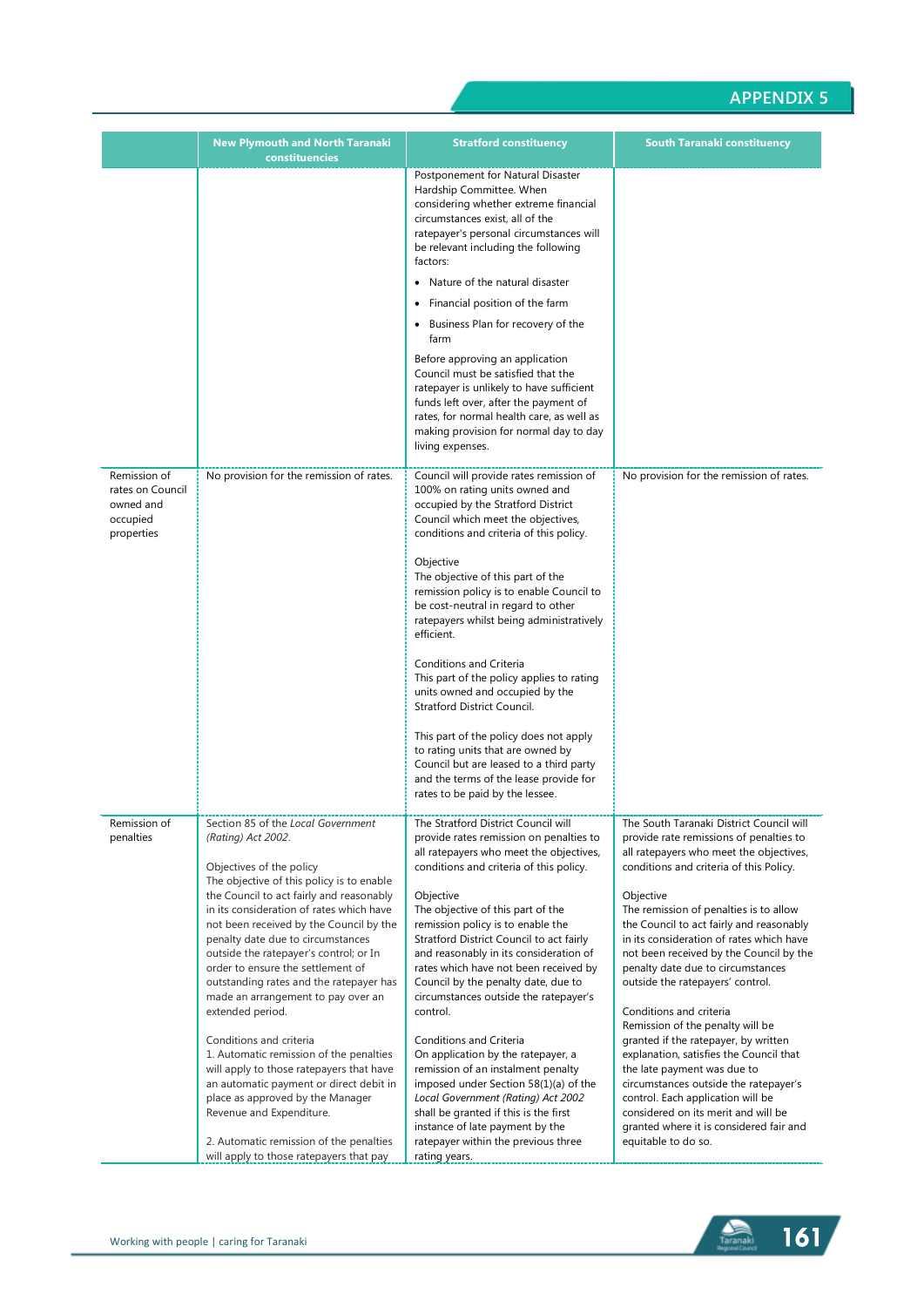|                                                                                             | <b>New Plymouth and North Taranaki</b><br>constituencies                                                                                                                                                                                                                                                                                                                                                                                                                                                                                                                                                                                                                                                                                                                                                                                                                                                                                                                                                                                                                                                                                                                                          | <b>Stratford constituency</b>                                                                                                                                                                                                                                                                                                                                                                                                                                                                                                                                                                                                                                                                                                                                                                                                                                                                                                                                                                                                                                                  | South Taranaki constituency                                                                                                                                                                                                                                                           |
|---------------------------------------------------------------------------------------------|---------------------------------------------------------------------------------------------------------------------------------------------------------------------------------------------------------------------------------------------------------------------------------------------------------------------------------------------------------------------------------------------------------------------------------------------------------------------------------------------------------------------------------------------------------------------------------------------------------------------------------------------------------------------------------------------------------------------------------------------------------------------------------------------------------------------------------------------------------------------------------------------------------------------------------------------------------------------------------------------------------------------------------------------------------------------------------------------------------------------------------------------------------------------------------------------------|--------------------------------------------------------------------------------------------------------------------------------------------------------------------------------------------------------------------------------------------------------------------------------------------------------------------------------------------------------------------------------------------------------------------------------------------------------------------------------------------------------------------------------------------------------------------------------------------------------------------------------------------------------------------------------------------------------------------------------------------------------------------------------------------------------------------------------------------------------------------------------------------------------------------------------------------------------------------------------------------------------------------------------------------------------------------------------|---------------------------------------------------------------------------------------------------------------------------------------------------------------------------------------------------------------------------------------------------------------------------------------|
|                                                                                             | their rates in full by the second<br>instalment due date.<br>3. Remission of the penalty will be<br>granted if the ratepayer is able to<br>provide evidence that their payment<br>has gone astray in the post or the late<br>payment has otherwise resulted from<br>matters outside their control.<br>4. Application will be considered on its<br>merits and remission will be granted<br>where it is considered just and<br>equitable to do so.<br>5. Application for a penalty remission is<br>required in writing however under<br>some circumstances approved by either<br>the Manager Financial Services or<br>Manager Revenue and Expenditure,<br>verbal applications will be accepted.<br>6. The Council may remit small balances<br>due to cash rounding.<br>7. The Manager Financial Services and<br>the Manager Revenue and Expenditure<br>have delegated authority to grant or<br>refuse remissions under this policy.<br>8. Any appeals against the decision will<br>be referred to the Monitoring<br>Committee for final determination.<br>9. If an arrangement to pay rates<br>and/or clear outstandings is not<br>adhered to, the Council may reinstate<br>future penalty charges. | Where a ratepayer enters into a<br>payment arrangement for the payment<br>of the current year rates and any rate<br>arrears, further penalties will be granted<br>a remission. However, any default in the<br>arrangement will cause the remission to<br>be cancelled. It should be noted that<br>any penalties applied up to the date of<br>commencement of the arrangement<br>will remain. Council will delegate<br>decisions on arrangement remissions as<br>follows:<br>• Full amount owed is paid by 30 June<br>next Rates Officer<br>• Full amount owed is paid by 30 June<br>the following year Director - Finance<br>• Arrangements beyond 30 June the<br>following year Chief Executive.                                                                                                                                                                                                                                                                                                                                                                              | In cases where ratepayers are in arrears<br>with their rates, but have made<br>acceptable arrangements for the<br>payment of the current year's rates,<br>together with reduction in the level of<br>arrears, further penalties being incurred<br>will be remitted under this Policy. |
| Remission of<br>rates on<br>wastewater<br>system rates for<br>educational<br>establishments | No provision for the remission of rates.                                                                                                                                                                                                                                                                                                                                                                                                                                                                                                                                                                                                                                                                                                                                                                                                                                                                                                                                                                                                                                                                                                                                                          | Council will provide rates remission to<br>educational establishments so that they<br>pay the lesser of the standard<br>wastewater system rate or an amount<br>calculated as if the Rating Powers<br>(Special Provision for Certain Rates on<br>Educational Establishments)<br>Amendment Act 2001 was still current.<br>Objective<br>The objective of this part of the<br>remission policy is to enable the<br>continuation of the special provisions<br>that were enacted in 2001 for<br>calculating wastewater system rates for<br>educational establishments pending<br>the Ministerial Review provided for in<br>sections 25 and 26 of the Local<br>Government (Rating) Act 2002.<br>Conditions and Criteria<br>On application from an Educational<br>Establishment that qualified within the<br>Rating Powers (Special Provision for<br>Certain Rates on Educational<br>Establishments) Amendment Act 2001,<br>and the provision of the required<br>figures as at 1 March of the same year<br>as the beginning of the financial year to<br>which the remission applies, a | No provision for the remission of rates.                                                                                                                                                                                                                                              |

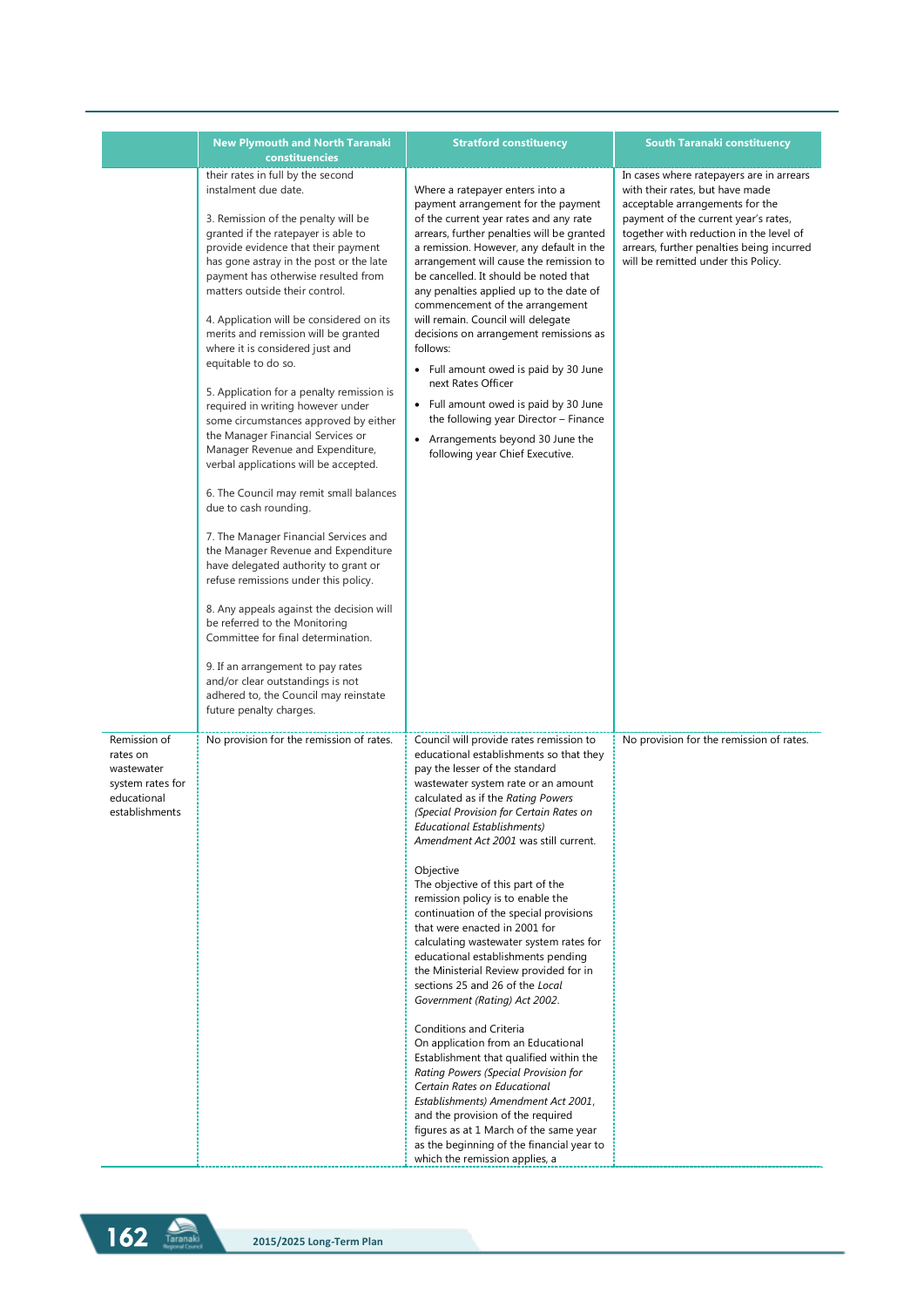|                                                                                                                   | <b>New Plymouth and North Taranaki</b><br>constituencies                                                                                                                                                                                                                                                                                                                                                                                                                                                                                                                                                                                                                                                                                                                                                                                                                                                                                                                                                                                                                                                                                                                                                                                                                                                                                                                                                                                                                                                                                                                                                                                                                                                          | <b>Stratford constituency</b>                                                                                                                                                                                                                                                                                                                                                                                                                                                                                                                                                                                                                                     | <b>South Taranaki constituency</b>                                                                                                                                                                                                                                                                                                                                                                                                                                                                                                                                                                                                                                                                                                                                                                                                                                                                                                                                                                                                                                                                                                                                                                                                                                                                                                                                                                                                                                                                                                                                                                                                                                                                                                                                                                                                                                                                                                                                                                                                            |
|-------------------------------------------------------------------------------------------------------------------|-------------------------------------------------------------------------------------------------------------------------------------------------------------------------------------------------------------------------------------------------------------------------------------------------------------------------------------------------------------------------------------------------------------------------------------------------------------------------------------------------------------------------------------------------------------------------------------------------------------------------------------------------------------------------------------------------------------------------------------------------------------------------------------------------------------------------------------------------------------------------------------------------------------------------------------------------------------------------------------------------------------------------------------------------------------------------------------------------------------------------------------------------------------------------------------------------------------------------------------------------------------------------------------------------------------------------------------------------------------------------------------------------------------------------------------------------------------------------------------------------------------------------------------------------------------------------------------------------------------------------------------------------------------------------------------------------------------------|-------------------------------------------------------------------------------------------------------------------------------------------------------------------------------------------------------------------------------------------------------------------------------------------------------------------------------------------------------------------------------------------------------------------------------------------------------------------------------------------------------------------------------------------------------------------------------------------------------------------------------------------------------------------|-----------------------------------------------------------------------------------------------------------------------------------------------------------------------------------------------------------------------------------------------------------------------------------------------------------------------------------------------------------------------------------------------------------------------------------------------------------------------------------------------------------------------------------------------------------------------------------------------------------------------------------------------------------------------------------------------------------------------------------------------------------------------------------------------------------------------------------------------------------------------------------------------------------------------------------------------------------------------------------------------------------------------------------------------------------------------------------------------------------------------------------------------------------------------------------------------------------------------------------------------------------------------------------------------------------------------------------------------------------------------------------------------------------------------------------------------------------------------------------------------------------------------------------------------------------------------------------------------------------------------------------------------------------------------------------------------------------------------------------------------------------------------------------------------------------------------------------------------------------------------------------------------------------------------------------------------------------------------------------------------------------------------------------------------|
|                                                                                                                   |                                                                                                                                                                                                                                                                                                                                                                                                                                                                                                                                                                                                                                                                                                                                                                                                                                                                                                                                                                                                                                                                                                                                                                                                                                                                                                                                                                                                                                                                                                                                                                                                                                                                                                                   | remission will be granted so that the<br>lesser of the calculated amounts shall<br>be charged.                                                                                                                                                                                                                                                                                                                                                                                                                                                                                                                                                                    |                                                                                                                                                                                                                                                                                                                                                                                                                                                                                                                                                                                                                                                                                                                                                                                                                                                                                                                                                                                                                                                                                                                                                                                                                                                                                                                                                                                                                                                                                                                                                                                                                                                                                                                                                                                                                                                                                                                                                                                                                                               |
| Remission of<br>uniform annual<br>charges on non-<br>contiguous<br>rating units<br>owned by the<br>same ratepayer | Section 85 of the Local Government<br>(Rating) Act 2002.<br>Objectives of the policy<br>The policy is to provide for the<br>possibility of rates remission where<br>more than one uniform annual general<br>charge is assessed on a rating unit<br>because that rating unit comprises<br>more than one separately used or<br>inhabited part and where the rating<br>unit is used for residential purposes<br>and includes a separately inhabited part<br>occupied by a dependent member of<br>the family of the owner of the rating<br>unit.<br>Conditions and criteria<br>The Council may remit the specified<br>rates where the application meets the<br>following criteria:<br>1. The rating units above must be used<br>as the owner's residence but also<br>contain a minor flat or other residential<br>accommodation unit which is inhabited<br>by a member of the owner's family who<br>is dependent on the owner or financial<br>support and occupies the<br>accommodation on a non paying basis<br>(e.g. granny flat).<br>2. The owner(s) of the rating unit must<br>complete and provide to the council a<br>statutory declaration. Such a<br>declaration will be effective for three<br>years or until the conditions cease to be<br>met, whichever is earlier. A fresh<br>declaration must be completed and<br>provided in order to qualify for<br>consideration for remission beyond the<br>first three year period.<br>3. The Manager Financial Services and<br>Manager Revenue and Expenditure<br>have delegated authority to grant or<br>refuse remissions under this policy.<br>4. Any appeals against the decision will<br>be referred to the Monitoring<br>Committee for final determination. | This remission provides for low value<br>residential properties to not be<br>penalised by the UAGC being in excess<br>of 5% annually of the capital value of<br>the property.<br>Objective<br>The objective of this remission policy is<br>to assist residential ratepayers whereby<br>the UAGC being imposed on properties<br>with a Capital Value of \$10,000 or less<br>represents an excessive burden in any<br>one financial year.<br>Conditions and Criteria<br>Council will remit the UAGC on any<br>rating unit used solely for residential<br>purposes as defined by Council where<br>the capital value of that rating unit<br>does not exceed \$10,000. | Remission of uniform annual general<br>charges on non-contiguous rating units<br>owned by the same ratepayer<br>The Council will provide rates<br>remissions of Uniform Annual General<br>Charges (UAGC's) to all rural ratepayers<br>who meet the objectives, conditions<br>and criteria of this Policy.<br>Objective<br>The remission of UAGC's is to provide<br>relief for rural land, which is non-<br>contiguous, but farmed as a single<br>entity and owned by the same<br>ratepayer.<br>Conditions and criteria<br>Ratepayers who occupy two or more<br>separate rating units (and who do not<br>qualify to be treated as one rating unit,<br>pursuant to Section 20 of the Local<br>Government (Rating) Act 2002), are<br>entitled to have uniform annual general<br>charges reduced for qualifying<br>properties. All ratepayers will pay at<br>least one full uniform annual general<br>charge and then half charges for<br>additional qualifying properties.<br>Remission<br>Any applicant must be paying at least<br>one full UAGC on one of the rating<br>units involved in the farming operation.<br>Remission of UAGC's on contiguous<br>rating units in a subdivision owned by<br>the same ratepayer<br>The Council will provide rates remission<br>of UAGC's to all ratepayers who meet<br>the objectives, conditions and criteria of<br>this Policy.<br>The remission of all but one UAGC is to<br>provide relief for urban or rural<br>residential land which is newly<br>developed and still owned by the<br>developer/ratepayer.<br>Conditions and Criteria<br>Ratepayers who own and occupy two<br>or more separate rating units (and who<br>do not qualify to be treated as one<br>rating unit pursuant to Section 20 of<br>the Local Government (Rating) Act<br>2002), who apply in writing, are entitled<br>to have UAGC's reduced for qualifying<br>properties. All ratepayers will pay at<br>least one full UAGC.<br>Remission<br>The applicant/owner must be paying at<br>least one full UAGC of the rating units |

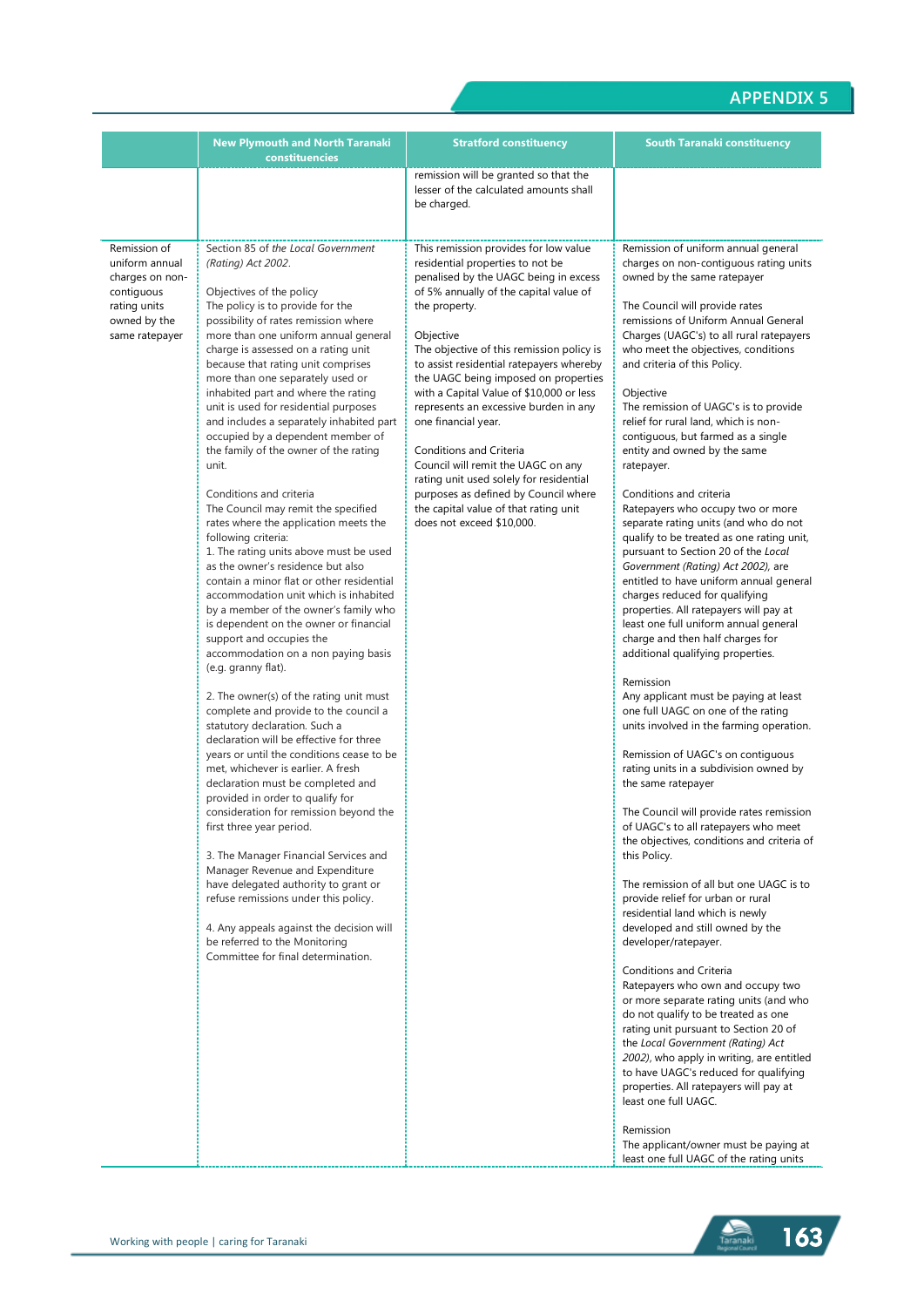| <b>New Plymouth and North Taranaki</b><br>constituencies                                                                                                                                                                                                                                                                                                                                                                                                                                                                                                                                                                                                                                                                                                                                                                                                                                                                                                                                                                                           | <b>Stratford constituency</b>                                                                                                                                                                                                                                                                                                                                                                                                                                                                                                                                                                                                                                                                                                                                                                                                                                                                                                                                                                                 | <b>South Taranaki constituency</b>                                                                          |
|----------------------------------------------------------------------------------------------------------------------------------------------------------------------------------------------------------------------------------------------------------------------------------------------------------------------------------------------------------------------------------------------------------------------------------------------------------------------------------------------------------------------------------------------------------------------------------------------------------------------------------------------------------------------------------------------------------------------------------------------------------------------------------------------------------------------------------------------------------------------------------------------------------------------------------------------------------------------------------------------------------------------------------------------------|---------------------------------------------------------------------------------------------------------------------------------------------------------------------------------------------------------------------------------------------------------------------------------------------------------------------------------------------------------------------------------------------------------------------------------------------------------------------------------------------------------------------------------------------------------------------------------------------------------------------------------------------------------------------------------------------------------------------------------------------------------------------------------------------------------------------------------------------------------------------------------------------------------------------------------------------------------------------------------------------------------------|-------------------------------------------------------------------------------------------------------------|
|                                                                                                                                                                                                                                                                                                                                                                                                                                                                                                                                                                                                                                                                                                                                                                                                                                                                                                                                                                                                                                                    |                                                                                                                                                                                                                                                                                                                                                                                                                                                                                                                                                                                                                                                                                                                                                                                                                                                                                                                                                                                                               | included in the subdivision. The<br>remainder of the uniform charges will<br>be remitted under this Policy. |
| Section 85 of the Local Government<br>(Rating) Act 2002.<br>Objectives of the policy<br>It is recognised that not all situations in<br>which the Council may wish to remit<br>rates will necessarily be known about in<br>advance and provided for in the<br>Council's specific policies.<br>Conditions and criteria<br>1. The Council may remit all rates on a<br>rating unit where it considers it just and<br>equitable to do so because:<br>a) Extraordinary circumstances have<br>arisen by virtue of the transition from<br>the Rating Powers Act 1988 to the Local<br>Government (Rating) Act 2002 that<br>meant it would be fair and equitable to<br>grant relief.<br>b) The application does not meet the<br>circumstances provided for in any of<br>the Council's other remission policies.<br>2. The application will be determined<br>by the Manager Financial Services and<br>the Manager Revenue and Expenditure.<br>3. Any appeals against the decision will<br>be referred to the Monitoring<br>Committee for final determination. | No provision for the remission of rates.                                                                                                                                                                                                                                                                                                                                                                                                                                                                                                                                                                                                                                                                                                                                                                                                                                                                                                                                                                      | No provision for the remission of rates.                                                                    |
| No provision for the remission of rates.                                                                                                                                                                                                                                                                                                                                                                                                                                                                                                                                                                                                                                                                                                                                                                                                                                                                                                                                                                                                           | This provides for rates relief for new<br>development or redevelopment of land<br>by way of constructing, erecting or<br>altering buildings, fixed plant and<br>machinery or other works intended to<br>be used solely or principally for<br>industrial, commercial or administrative<br>purposes where the cost of such<br>development is more than \$500,000<br>(excluding GST) as assessed under the<br>Building Act.<br>Council will be prepared to consider<br>any application for building<br>development which can demonstrate<br>that it will be to the economic<br>advantage of the Stratford District.<br>Economic advantage will be deemed to<br>occur if the development will result in:<br>• significant employment growth or<br>employment retention in Stratford<br>District; and/or<br>• significant downstream new<br>business for other Stratford District<br>manufacturers or suppliers of goods<br>and services.<br>Developments for industrial,<br>commercial or administrative purposes | No provision for the remission of rates.                                                                    |
|                                                                                                                                                                                                                                                                                                                                                                                                                                                                                                                                                                                                                                                                                                                                                                                                                                                                                                                                                                                                                                                    |                                                                                                                                                                                                                                                                                                                                                                                                                                                                                                                                                                                                                                                                                                                                                                                                                                                                                                                                                                                                               |                                                                                                             |

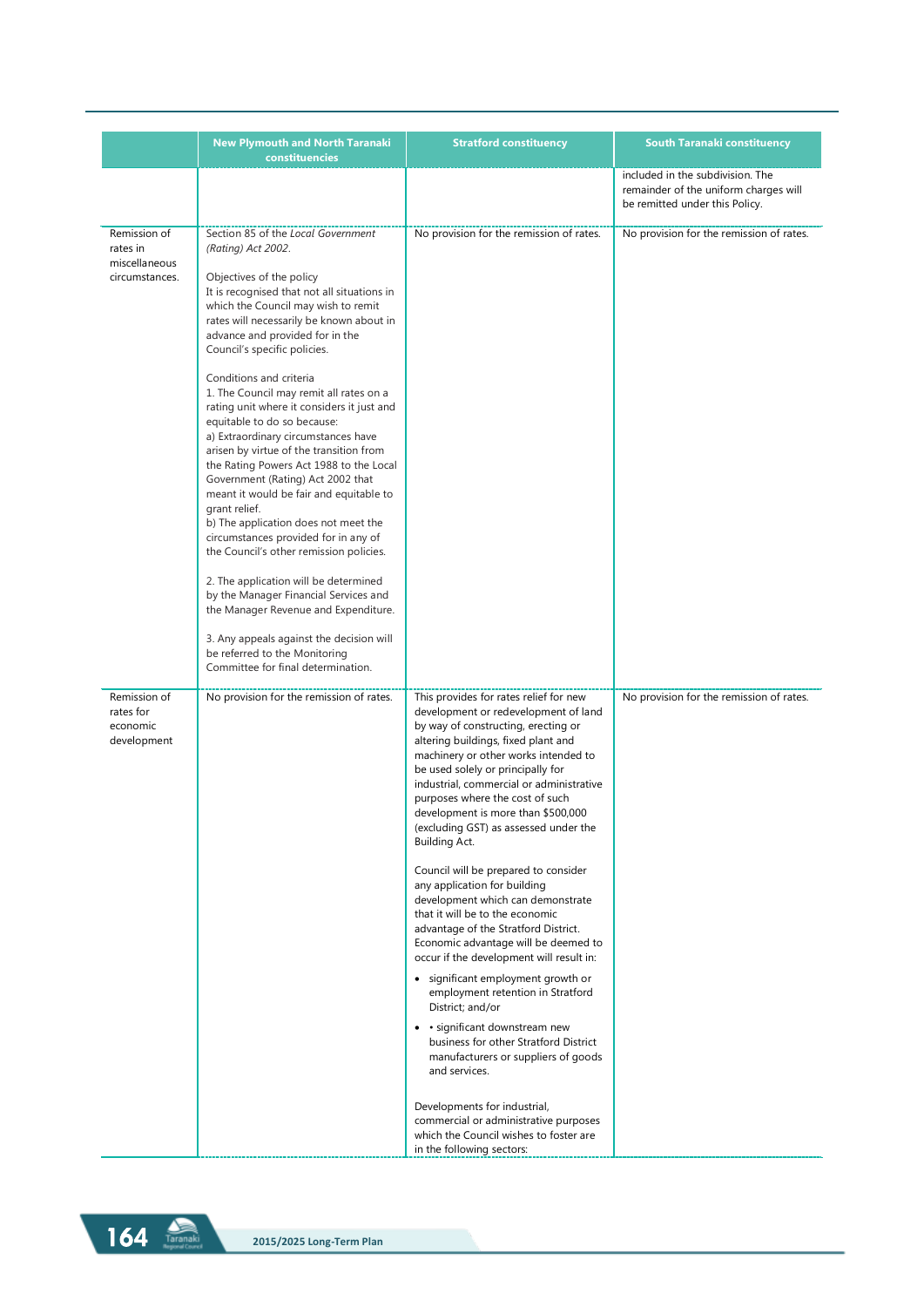| <b>New Plymouth and North Taranaki</b><br>constituencies | <b>Stratford constituency</b>                                                                                                                                                                                                                                                                                                                                                                                 | <b>South Taranaki constituency</b> |
|----------------------------------------------------------|---------------------------------------------------------------------------------------------------------------------------------------------------------------------------------------------------------------------------------------------------------------------------------------------------------------------------------------------------------------------------------------------------------------|------------------------------------|
|                                                          | • Primary production and processing                                                                                                                                                                                                                                                                                                                                                                           |                                    |
|                                                          | • Tourism, including recreational,<br>cultural and conference facilities                                                                                                                                                                                                                                                                                                                                      |                                    |
|                                                          | • Manufacturing, especially those<br>which have high potential for<br>employment related to the total cost<br>factor.                                                                                                                                                                                                                                                                                         |                                    |
|                                                          | • Health services                                                                                                                                                                                                                                                                                                                                                                                             |                                    |
|                                                          | • Retailing                                                                                                                                                                                                                                                                                                                                                                                                   |                                    |
|                                                          | • Hotels, motels and other transient<br>accommodation                                                                                                                                                                                                                                                                                                                                                         |                                    |
|                                                          | • Administrative services, including<br>those provided by Government and<br>private sector agencies                                                                                                                                                                                                                                                                                                           |                                    |
|                                                          | In the event of any developer, to whom<br>rates relief has been granted, selling<br>the property within which the eligible<br>investment was made, rates relief<br>ceases from the date of the sale.                                                                                                                                                                                                          |                                    |
|                                                          | Forms of Rates Relief<br>Council may remit or postpone (or a<br>combination of these) part or all of the<br>general rates otherwise payable on the<br>subject property for the period of the<br>development and up to three rating<br>years thereafter.                                                                                                                                                       |                                    |
|                                                          | Council may impose conditions on the<br>remission or postponement of rates<br>and may cancel any remission or<br>postponement in the event of non<br>compliance by the applicant with those<br>conditions. In those circumstances,<br>Council may require payment of full<br>rates in respect of any year in which<br>rates have been remitted.                                                               |                                    |
|                                                          | Factors to be Considered<br>Council will have regard to the<br>following matters when considering<br>applications for rates relief:                                                                                                                                                                                                                                                                           |                                    |
|                                                          | • Whether and to what extent, the<br>development will, when completed,<br>be to the economic advantage of<br>the Stratford District including the<br>creation of significant employment<br>opportunities. The creation of jobs<br>will be a strong factor in favour of<br>granting rates relief, but the<br>retention of existing jobs and the<br>potential for job creation will also be<br>positive factors |                                    |
|                                                          | • Whether and to what extent the<br>granting of relief will be of material<br>benefit to the development                                                                                                                                                                                                                                                                                                      |                                    |
|                                                          | • Whether the investment limit and<br>economic benefits criteria are met<br>jointly in the case of a Lessor/Lessee<br>arrangement                                                                                                                                                                                                                                                                             |                                    |
|                                                          | • Whether and to what extent the<br>development can be served by the<br>existing basic Council services                                                                                                                                                                                                                                                                                                       |                                    |

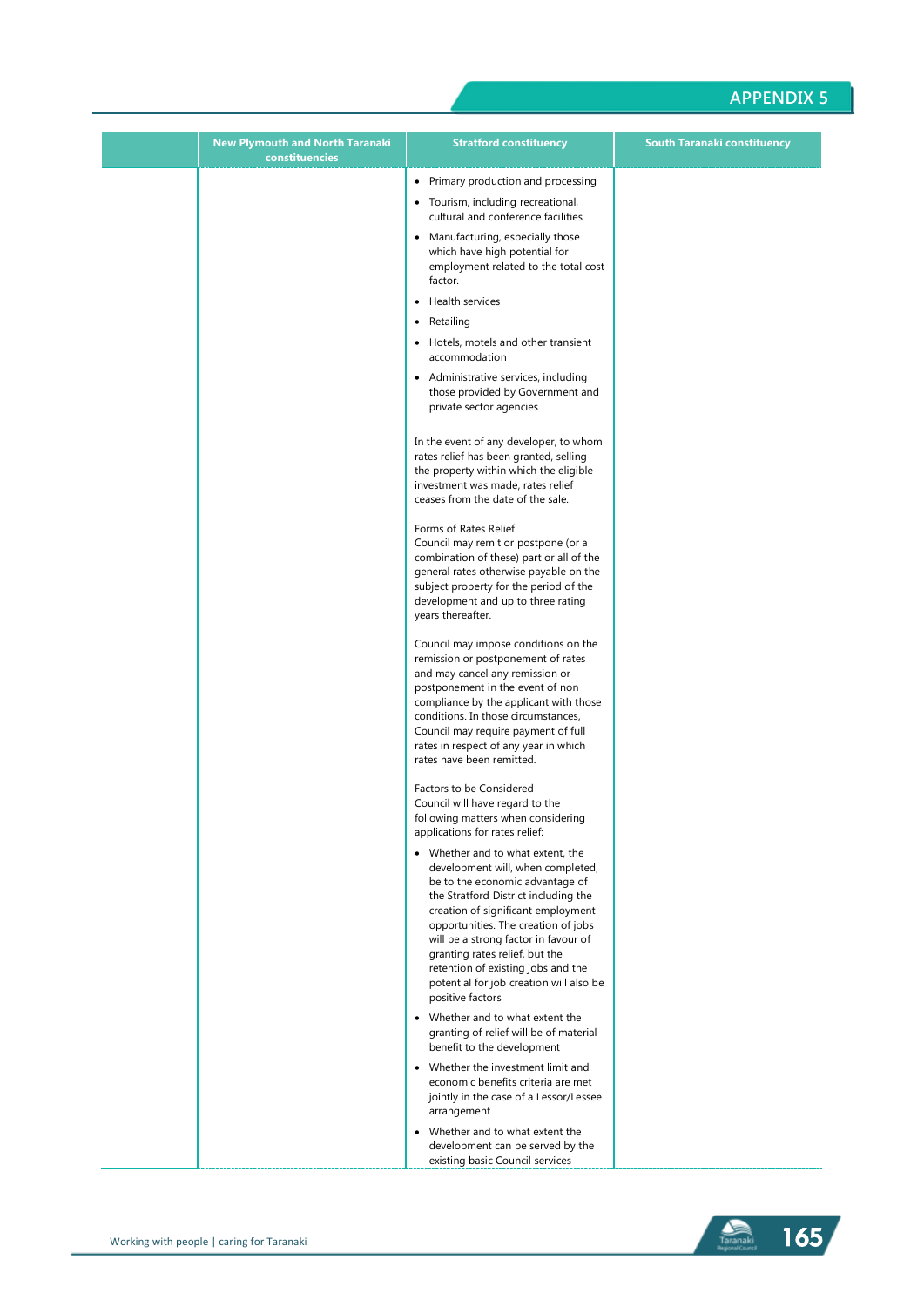|                                                                                                                                    | <b>New Plymouth and North Taranaki</b><br>constituencies | <b>Stratford constituency</b>                                                                                                                                                                                                                                                                                                                                                                                                                                                                                                                                                                           | South Taranaki constituency              |
|------------------------------------------------------------------------------------------------------------------------------------|----------------------------------------------------------|---------------------------------------------------------------------------------------------------------------------------------------------------------------------------------------------------------------------------------------------------------------------------------------------------------------------------------------------------------------------------------------------------------------------------------------------------------------------------------------------------------------------------------------------------------------------------------------------------------|------------------------------------------|
|                                                                                                                                    |                                                          | infrastructure                                                                                                                                                                                                                                                                                                                                                                                                                                                                                                                                                                                          |                                          |
|                                                                                                                                    |                                                          | • The level of financial contributions<br>and development levies collected<br>under provisions of the District Plan<br>• Such other matters as Council may,                                                                                                                                                                                                                                                                                                                                                                                                                                             |                                          |
|                                                                                                                                    |                                                          | from time to time, consider relevant.                                                                                                                                                                                                                                                                                                                                                                                                                                                                                                                                                                   |                                          |
| Remissions for<br>biodiversity<br>(indigenous<br>vegetation,<br>significant<br>habitats of<br>indigenous<br>fauna and<br>wetlands) | No provision for the remission of rates.                 | The Stratford District Council will<br>provide rates remission of up to 100%<br>of the rates on land with biodiversity<br>vegetation (indigenous vegetation,<br>significant habitats of indigenous fauna<br>and wetlands) on it to all ratepayers<br>who meet the objectives, conditions<br>and criteria of this policy.<br>Objectives<br>To preserve and promote the<br>protection of an area of indigenous<br>vegetation or a significant habitat of<br>indigenous fauna. This policy will<br>support the provisions of the Stratford<br>District Council District Plan.                              | No provision for the remission of rates. |
|                                                                                                                                    |                                                          | Conditions and Criteria<br>This part of the policy will apply to<br>ratepayers who:                                                                                                                                                                                                                                                                                                                                                                                                                                                                                                                     |                                          |
|                                                                                                                                    |                                                          | • own rating units that have a site<br>listed in Appendix 9: Wetlands,<br>Areas of Significant Indigenous<br>Vegetation and Significant Habitats<br>of Indigenous Fauna in the Stratford<br>District Plan                                                                                                                                                                                                                                                                                                                                                                                               |                                          |
|                                                                                                                                    |                                                          | • voluntarily protect and maintain<br>these areas that are within the<br>boundary of the wetlands identified<br>in Appendix 9.                                                                                                                                                                                                                                                                                                                                                                                                                                                                          |                                          |
|                                                                                                                                    |                                                          | The remission will apply to the area of<br>land included in the protected area. The<br>application for rates remission must be<br>made to Council prior to the<br>commencement of the rating year.<br>Applications approved during a rating<br>year will be applicable from the<br>commencement of the following rating<br>year. In granting remissions under this<br>policy, Council may specify certain<br>conditions before remission will be<br>granted. Applicants will be required to<br>agree in writing to these conditions and<br>to pay any remitted rates if the<br>conditions are violated. |                                          |
|                                                                                                                                    |                                                          | In considering any application for<br>remission of rates under this part of the<br>policy Council will consider the<br>following criteria:                                                                                                                                                                                                                                                                                                                                                                                                                                                              |                                          |
|                                                                                                                                    |                                                          | • the extent to which the preservation<br>of biodiversity vegetation will be<br>promoted by granting remission of<br>rates on the rating unit                                                                                                                                                                                                                                                                                                                                                                                                                                                           |                                          |
|                                                                                                                                    |                                                          | • the degree to which features of<br>biodiversity vegetation are present<br>on the land                                                                                                                                                                                                                                                                                                                                                                                                                                                                                                                 |                                          |

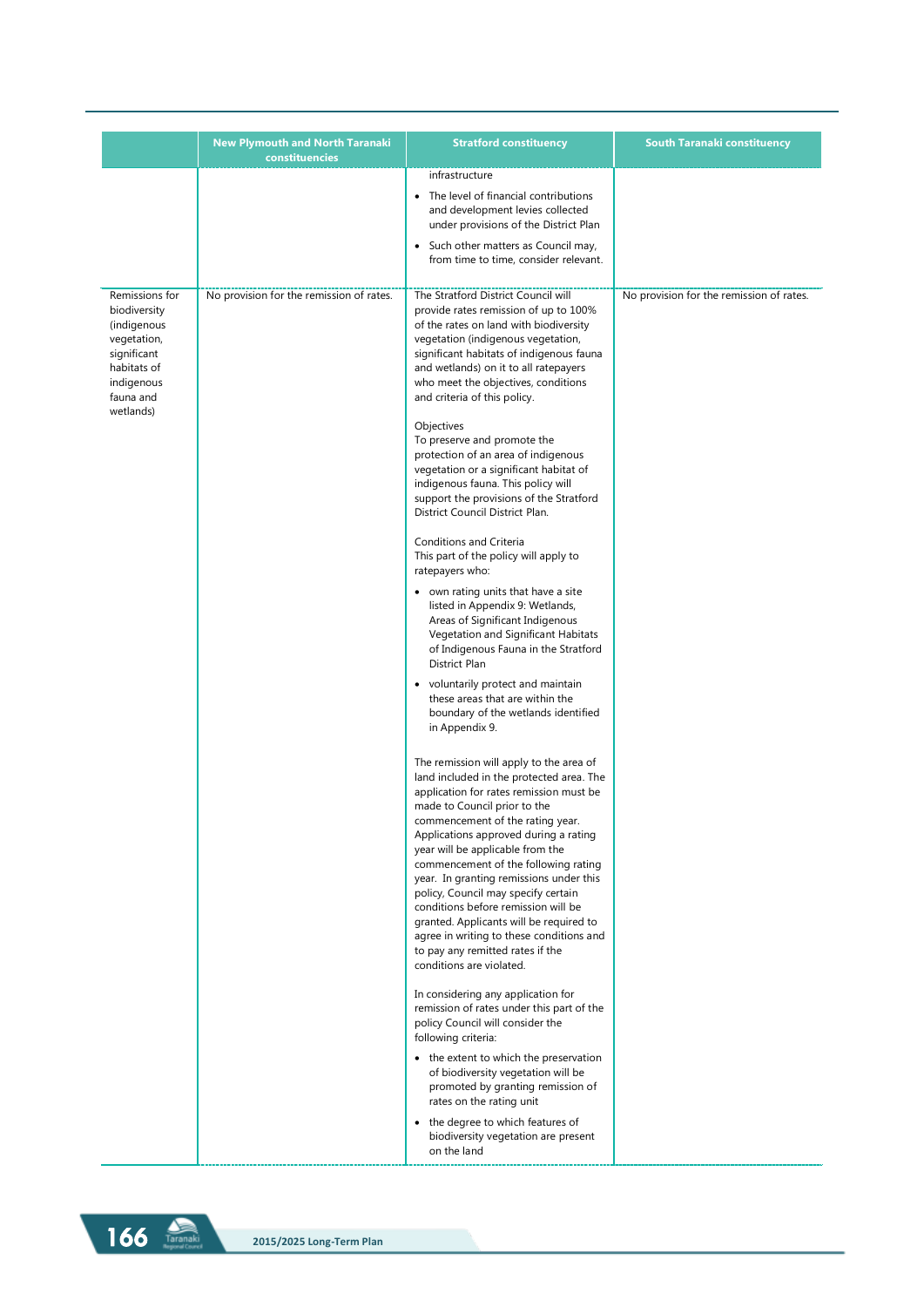|                                                                        | <b>New Plymouth and North Taranaki</b><br>constituencies | <b>Stratford constituency</b>                                                                                                                                                                                                                                                                                                                                                                                                                                                                                                                                                                                                                                                                                                                                                                                                                                                                                                                                                                                                                                                                                                                                                                                                                                                                                                                                                                                                                                                                                                                                                                                                             | <b>South Taranaki constituency</b>       |
|------------------------------------------------------------------------|----------------------------------------------------------|-------------------------------------------------------------------------------------------------------------------------------------------------------------------------------------------------------------------------------------------------------------------------------------------------------------------------------------------------------------------------------------------------------------------------------------------------------------------------------------------------------------------------------------------------------------------------------------------------------------------------------------------------------------------------------------------------------------------------------------------------------------------------------------------------------------------------------------------------------------------------------------------------------------------------------------------------------------------------------------------------------------------------------------------------------------------------------------------------------------------------------------------------------------------------------------------------------------------------------------------------------------------------------------------------------------------------------------------------------------------------------------------------------------------------------------------------------------------------------------------------------------------------------------------------------------------------------------------------------------------------------------------|------------------------------------------|
|                                                                        |                                                          | • the degree to which features of<br>biodiversity vegetation inhibit the<br>economic utilisation of the land.                                                                                                                                                                                                                                                                                                                                                                                                                                                                                                                                                                                                                                                                                                                                                                                                                                                                                                                                                                                                                                                                                                                                                                                                                                                                                                                                                                                                                                                                                                                             |                                          |
| Remission for<br>excess water<br>consumption<br>due to a leak          | No provision for the remission of rates.                 | Council may provide relief to a<br>ratepayer that has incurred an excessive<br>water invoice as a result of a leak where<br>that leak has been remedied in a timely<br>manner once the leak was detected.<br>Objective<br>The objective of this part of the<br>remission policy is to enable Council to<br>not penalise a water consumer for a<br>leak that resulted in excess water<br>consumption that was out of their<br>control.<br>Conditions and Criteria<br>In order to provide relief to people in<br>situations where water usage is high<br>due to a water leak, Council may remit<br>water consumption rates where all of<br>the following apply:<br>• A remission application has been<br>received<br>• Council is satisfied a leak on the<br>property has caused excessive<br>consumption and is recorded on the<br>water meter<br>• The leak has been repaired within<br>one calendar month of being<br>identified (unless evidence is<br>provided that the services of an<br>appropriate repairer could not be<br>obtained within this period)<br>• Proof of the leak being repaired has<br>been provided to Council promptly<br>after repair of the leak.<br>The amount of the remission will be the<br>difference between the average<br>consumption of the property and the<br>consumption over and above that<br>average.<br>Remission for any particular property<br>will generally be granted only once<br>every year. However where a remission<br>for a water leak has been granted to a<br>property under this policy within the<br>last year, the remission decision is to be<br>made by the Director - Assets. | No provision for the remission of rates. |
|                                                                        |                                                          | Any remission over 2,000 cubic meters<br>is to be referred to the Council<br>Monitoring Committee for decision.                                                                                                                                                                                                                                                                                                                                                                                                                                                                                                                                                                                                                                                                                                                                                                                                                                                                                                                                                                                                                                                                                                                                                                                                                                                                                                                                                                                                                                                                                                                           |                                          |
| Remission of<br>water targeted<br>rate as<br>compensation<br>for water | No provision for the remission of rates.                 | Council has water mains installed on<br>private properties with, in some cases,<br>an associated easement for access and<br>maintenance.                                                                                                                                                                                                                                                                                                                                                                                                                                                                                                                                                                                                                                                                                                                                                                                                                                                                                                                                                                                                                                                                                                                                                                                                                                                                                                                                                                                                                                                                                                  | No provision for the remission of rates. |
| easement                                                               |                                                          | Objective<br>The objective of this part of the<br>remission policy is to provide                                                                                                                                                                                                                                                                                                                                                                                                                                                                                                                                                                                                                                                                                                                                                                                                                                                                                                                                                                                                                                                                                                                                                                                                                                                                                                                                                                                                                                                                                                                                                          |                                          |

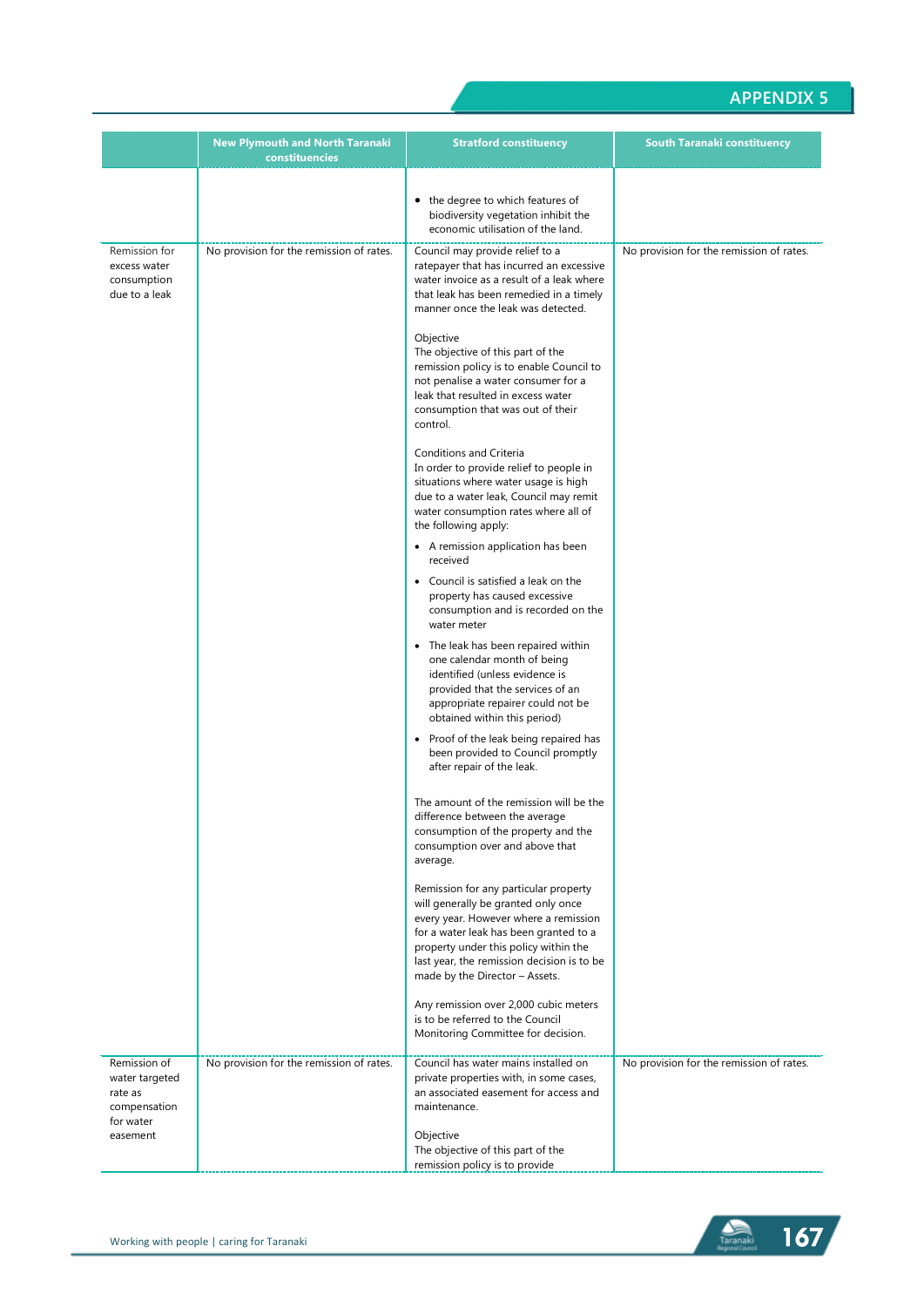|                                                                                                         | <b>New Plymouth and North Taranaki</b><br>constituencies                                                                                                                                                                                                                                                                                                                                                                                                                                                                                                                                                                                                                                                                                                                                                                                                                                                                                                                                                                                                                                                                                                                                                             | <b>Stratford constituency</b>                                                                                                                                                                                                                                                                                                                                                                                                                                                                                                                                                                                                                                                                   | <b>South Taranaki constituency</b>                                                                                                                                                                                                                                          |
|---------------------------------------------------------------------------------------------------------|----------------------------------------------------------------------------------------------------------------------------------------------------------------------------------------------------------------------------------------------------------------------------------------------------------------------------------------------------------------------------------------------------------------------------------------------------------------------------------------------------------------------------------------------------------------------------------------------------------------------------------------------------------------------------------------------------------------------------------------------------------------------------------------------------------------------------------------------------------------------------------------------------------------------------------------------------------------------------------------------------------------------------------------------------------------------------------------------------------------------------------------------------------------------------------------------------------------------|-------------------------------------------------------------------------------------------------------------------------------------------------------------------------------------------------------------------------------------------------------------------------------------------------------------------------------------------------------------------------------------------------------------------------------------------------------------------------------------------------------------------------------------------------------------------------------------------------------------------------------------------------------------------------------------------------|-----------------------------------------------------------------------------------------------------------------------------------------------------------------------------------------------------------------------------------------------------------------------------|
|                                                                                                         |                                                                                                                                                                                                                                                                                                                                                                                                                                                                                                                                                                                                                                                                                                                                                                                                                                                                                                                                                                                                                                                                                                                                                                                                                      | compensation for the ratepayers that<br>have a water main across their property<br>and associated easement agreement<br>that provides for such remissions. This<br>remission may be granted in future<br>easement agreements as part of a<br>compensation agreement if<br>appropriate. The remission is for the<br>Targeted Water Rate only and the<br>water-by-meter charges remain subject<br>to the Revenue and Financing Policy.<br>Conditions and Criteria<br>In order to provide a Water Targeted<br>Rate remission the following must<br>apply:<br>• Compensation agreements must be<br>in writing and formal easements<br>recording them registered against<br>the relevant land title. |                                                                                                                                                                                                                                                                             |
| Remission of<br>uniform annual<br>refuse charge                                                         | Section 85 of the Local Government<br>(Rating) Act 2002.<br>Objectives of the policy<br>To recognise that some multi-unit<br>complexes may have commercial<br>arrangements for collection and<br>disposal of refuse.<br>Conditions and criteria<br>1. The uniform targeted rate for refuse<br>collection and disposal may be waived<br>where an apartment house or other<br>group of residential units has a private<br>arrangement for the collection and<br>disposal of refuse to the satisfaction of<br>the Council's Solid Waste Officer, and<br>where the owner(s) of the residential<br>unit(s) have confirmed, in writing, that<br>they have accepted total responsibility<br>for the removal and disposal of refuse<br>from their property.<br>2. The Manager Financial Services has<br>the delegated authority to waive refuse<br>collection charges as detailed in this<br>policy.<br>3. The imposition of charges on newly<br>occupied residences and any waiving of<br>charges under this policy may apply<br>from the month that the service is<br>provided, or ceased respectively.<br>4. Any appeals against the decision will<br>be referred to the Monitoring<br>Committee for final determination. | No provision for the remission of rates.                                                                                                                                                                                                                                                                                                                                                                                                                                                                                                                                                                                                                                                        | No provision for the remission of rates.                                                                                                                                                                                                                                    |
| Remission of<br>rates for<br>Earthquake<br>Prone Buildings<br>- Council<br>Assistance<br>Package Policy | No provision for the remission of rates.                                                                                                                                                                                                                                                                                                                                                                                                                                                                                                                                                                                                                                                                                                                                                                                                                                                                                                                                                                                                                                                                                                                                                                             | No provision for the remission of rates.                                                                                                                                                                                                                                                                                                                                                                                                                                                                                                                                                                                                                                                        | Objective<br>The remission of rates for earthquake<br>prone commercial or heritage building<br>owners is to provide relief to the<br>owners in the replacement or<br>redevelopment of their buildings.<br>Conditions and criteria<br>This remission could be made available |

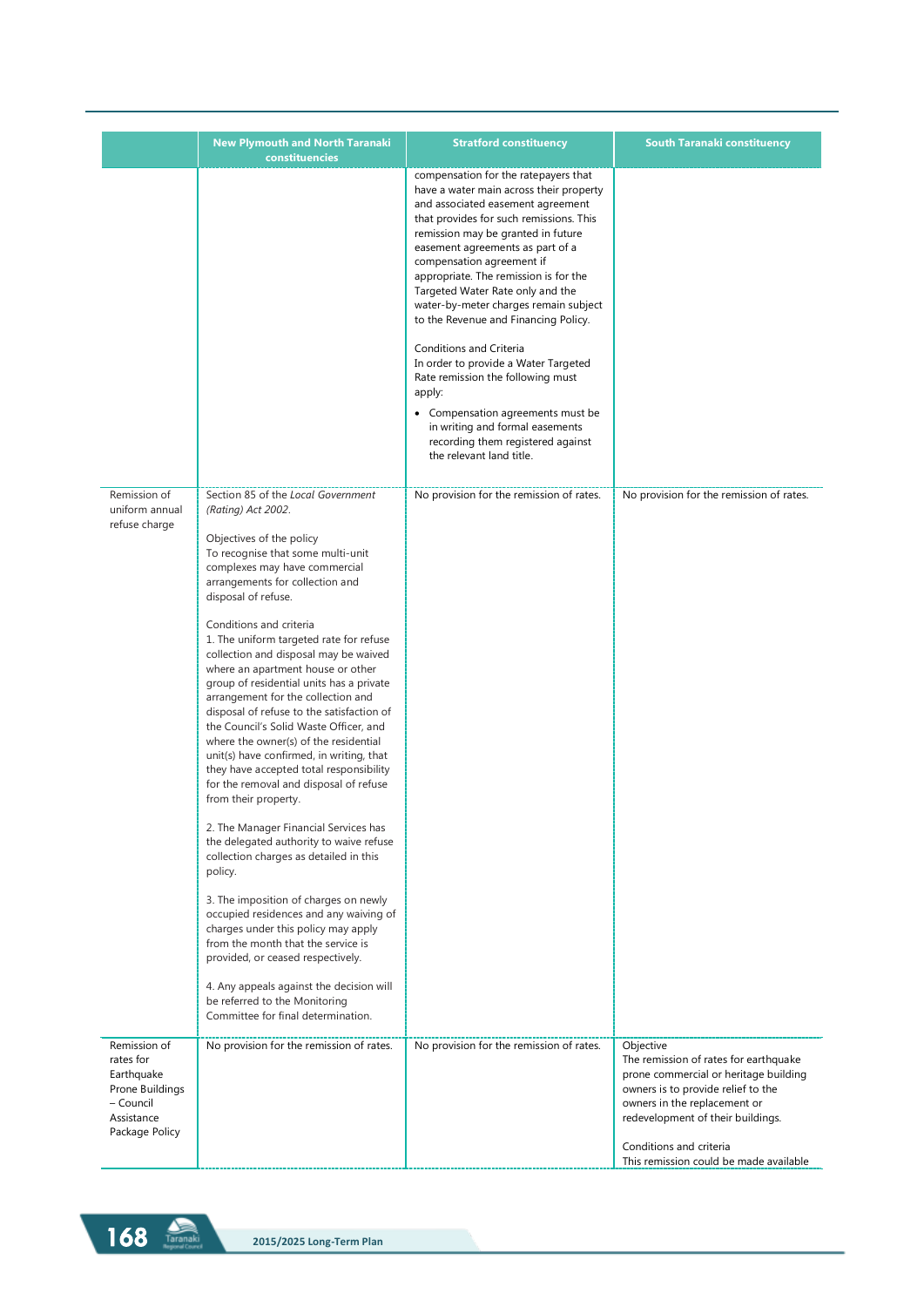|                                                       | <b>New Plymouth and North Taranaki</b><br>constituencies                                                                                                                                                                                                                                                                                                                                                                                                                  | <b>Stratford constituency</b>                                                                                                                                                                                                                                                                                                                                                        | South Taranaki constituency                                                                                                                                                                                                                                     |  |
|-------------------------------------------------------|---------------------------------------------------------------------------------------------------------------------------------------------------------------------------------------------------------------------------------------------------------------------------------------------------------------------------------------------------------------------------------------------------------------------------------------------------------------------------|--------------------------------------------------------------------------------------------------------------------------------------------------------------------------------------------------------------------------------------------------------------------------------------------------------------------------------------------------------------------------------------|-----------------------------------------------------------------------------------------------------------------------------------------------------------------------------------------------------------------------------------------------------------------|--|
|                                                       |                                                                                                                                                                                                                                                                                                                                                                                                                                                                           |                                                                                                                                                                                                                                                                                                                                                                                      | to Commercial and/or Heritage<br>building owners for buildings located in<br>the town centres of the District. The<br>criteria and qualification for the<br>remission is contained in the Council<br>Assistance Package Policy - Earthquake<br>Prone Buildings. |  |
|                                                       |                                                                                                                                                                                                                                                                                                                                                                                                                                                                           |                                                                                                                                                                                                                                                                                                                                                                                      | Remission<br>The remission is for a maximum of<br>\$3,000 over 3 years.                                                                                                                                                                                         |  |
| Remission of<br>rates on Māori<br>freehold land       | The Council has a policy in place to remit the rates assessed on rating units, which are Māori freehold land in multiple<br>ownership, subject to certain conditions. This policy aims to ensure the fair and equitable collection of rates from all sectors of<br>the community recognising that certain Māori owned lands have particular conditions, features, ownership structures, or other<br>circumstances which make it appropriate to provide relief from rates. |                                                                                                                                                                                                                                                                                                                                                                                      |                                                                                                                                                                                                                                                                 |  |
|                                                       | remission under this policy.                                                                                                                                                                                                                                                                                                                                                                                                                                              | Māori freehold land is defined in the Local Government (Rating) Act 2002 as land whose beneficial ownership has been<br>determined by a freehold order issued by the Māori Land Court. Only land that is subject of such an order may qualify for                                                                                                                                    |                                                                                                                                                                                                                                                                 |  |
|                                                       | Objectives. The objectives of this policy are:                                                                                                                                                                                                                                                                                                                                                                                                                            |                                                                                                                                                                                                                                                                                                                                                                                      |                                                                                                                                                                                                                                                                 |  |
|                                                       |                                                                                                                                                                                                                                                                                                                                                                                                                                                                           | • to recognise situations where there is no owner, occupier or person gaining an economic or financial benefit from the land.                                                                                                                                                                                                                                                        |                                                                                                                                                                                                                                                                 |  |
|                                                       |                                                                                                                                                                                                                                                                                                                                                                                                                                                                           | • to set aside land that is better set aside for non-use because of its natural features (whenua rahui).                                                                                                                                                                                                                                                                             |                                                                                                                                                                                                                                                                 |  |
|                                                       | • to recognise matters related to the physical accessibility of the land.                                                                                                                                                                                                                                                                                                                                                                                                 |                                                                                                                                                                                                                                                                                                                                                                                      |                                                                                                                                                                                                                                                                 |  |
|                                                       | ٠                                                                                                                                                                                                                                                                                                                                                                                                                                                                         | to recognise and take account of the presence of wahi tapu that may affect the use of the land for other purposes.                                                                                                                                                                                                                                                                   |                                                                                                                                                                                                                                                                 |  |
|                                                       |                                                                                                                                                                                                                                                                                                                                                                                                                                                                           | where part only of a block is occupied, to grant remission for the portion of land not occupied.                                                                                                                                                                                                                                                                                     |                                                                                                                                                                                                                                                                 |  |
|                                                       | • to facilitate development or use of the land where the Council considers rates based on actual rateable value makes the<br>actual use of the land uneconomic.<br>• to recognise and take account of the importance of land in providing economic and infrastructure support for marae and<br>associated papakainga housing.                                                                                                                                             |                                                                                                                                                                                                                                                                                                                                                                                      |                                                                                                                                                                                                                                                                 |  |
|                                                       |                                                                                                                                                                                                                                                                                                                                                                                                                                                                           |                                                                                                                                                                                                                                                                                                                                                                                      |                                                                                                                                                                                                                                                                 |  |
|                                                       | • to recognise use of the land by the owners for traditional purposes.                                                                                                                                                                                                                                                                                                                                                                                                    |                                                                                                                                                                                                                                                                                                                                                                                      |                                                                                                                                                                                                                                                                 |  |
|                                                       | to recognise occasions where granting remission will avoid further alienation of Māori freehold land.                                                                                                                                                                                                                                                                                                                                                                     |                                                                                                                                                                                                                                                                                                                                                                                      |                                                                                                                                                                                                                                                                 |  |
|                                                       | • to recognise occasions where the Taranaki Regional Council and the community benefit through the efficient collection of<br>rates that are properly payable and the removal of rating debt that is considered non collectible.                                                                                                                                                                                                                                          |                                                                                                                                                                                                                                                                                                                                                                                      |                                                                                                                                                                                                                                                                 |  |
|                                                       | category lists, these being:                                                                                                                                                                                                                                                                                                                                                                                                                                              | Conditions and Criteria. The Council will maintain a register titled the Maori Land Rates Relief Register (the register) for the<br>purpose of recording properties on which it has agreed to remit rates pursuant to this policy. The register will comprise two                                                                                                                    |                                                                                                                                                                                                                                                                 |  |
|                                                       | • the Māori Land General Remissions List.                                                                                                                                                                                                                                                                                                                                                                                                                                 |                                                                                                                                                                                                                                                                                                                                                                                      |                                                                                                                                                                                                                                                                 |  |
|                                                       | • the Māori Land Economic Adjustment Remissions List.                                                                                                                                                                                                                                                                                                                                                                                                                     |                                                                                                                                                                                                                                                                                                                                                                                      |                                                                                                                                                                                                                                                                 |  |
|                                                       |                                                                                                                                                                                                                                                                                                                                                                                                                                                                           | Owners or trustees making application should include the following information in their applications:                                                                                                                                                                                                                                                                                |                                                                                                                                                                                                                                                                 |  |
|                                                       | details of the property.<br>٠                                                                                                                                                                                                                                                                                                                                                                                                                                             |                                                                                                                                                                                                                                                                                                                                                                                      |                                                                                                                                                                                                                                                                 |  |
|                                                       | the objectives that will be achieved by providing a remission.<br>٠                                                                                                                                                                                                                                                                                                                                                                                                       |                                                                                                                                                                                                                                                                                                                                                                                      |                                                                                                                                                                                                                                                                 |  |
|                                                       | ٠                                                                                                                                                                                                                                                                                                                                                                                                                                                                         | documentation that proves the land, which is the subject of the application, is Māori freehold land.                                                                                                                                                                                                                                                                                 |                                                                                                                                                                                                                                                                 |  |
|                                                       | Council and may be cancelled and reduced at any time.                                                                                                                                                                                                                                                                                                                                                                                                                     | The Council may, at its own discretion, add properties to the lists. Relief and the extent thereof, are at the sole discretion of the                                                                                                                                                                                                                                                |                                                                                                                                                                                                                                                                 |  |
|                                                       | The Council will review the register annually and may:                                                                                                                                                                                                                                                                                                                                                                                                                    |                                                                                                                                                                                                                                                                                                                                                                                      |                                                                                                                                                                                                                                                                 |  |
|                                                       | • add properties that comply.                                                                                                                                                                                                                                                                                                                                                                                                                                             |                                                                                                                                                                                                                                                                                                                                                                                      |                                                                                                                                                                                                                                                                 |  |
|                                                       |                                                                                                                                                                                                                                                                                                                                                                                                                                                                           | • remove properties where the circumstances have changed and they no longer comply.                                                                                                                                                                                                                                                                                                  |                                                                                                                                                                                                                                                                 |  |
|                                                       |                                                                                                                                                                                                                                                                                                                                                                                                                                                                           | No remission will be granted on targeted rates for water supply, sewage disposal or refuse collection.                                                                                                                                                                                                                                                                               |                                                                                                                                                                                                                                                                 |  |
| Postponement<br>of rates on<br>Māori freehold<br>land |                                                                                                                                                                                                                                                                                                                                                                                                                                                                           | The Council has a policy in place to remit the rates assessed on rating units, which are Māori freehold land in multiple<br>ownership, subject to certain conditions. The objective of this policy is to recognise situations where there is no occupier or<br>person gaining an economic or financial benefit from the land and no practical means of enforcing the rates assessed. |                                                                                                                                                                                                                                                                 |  |